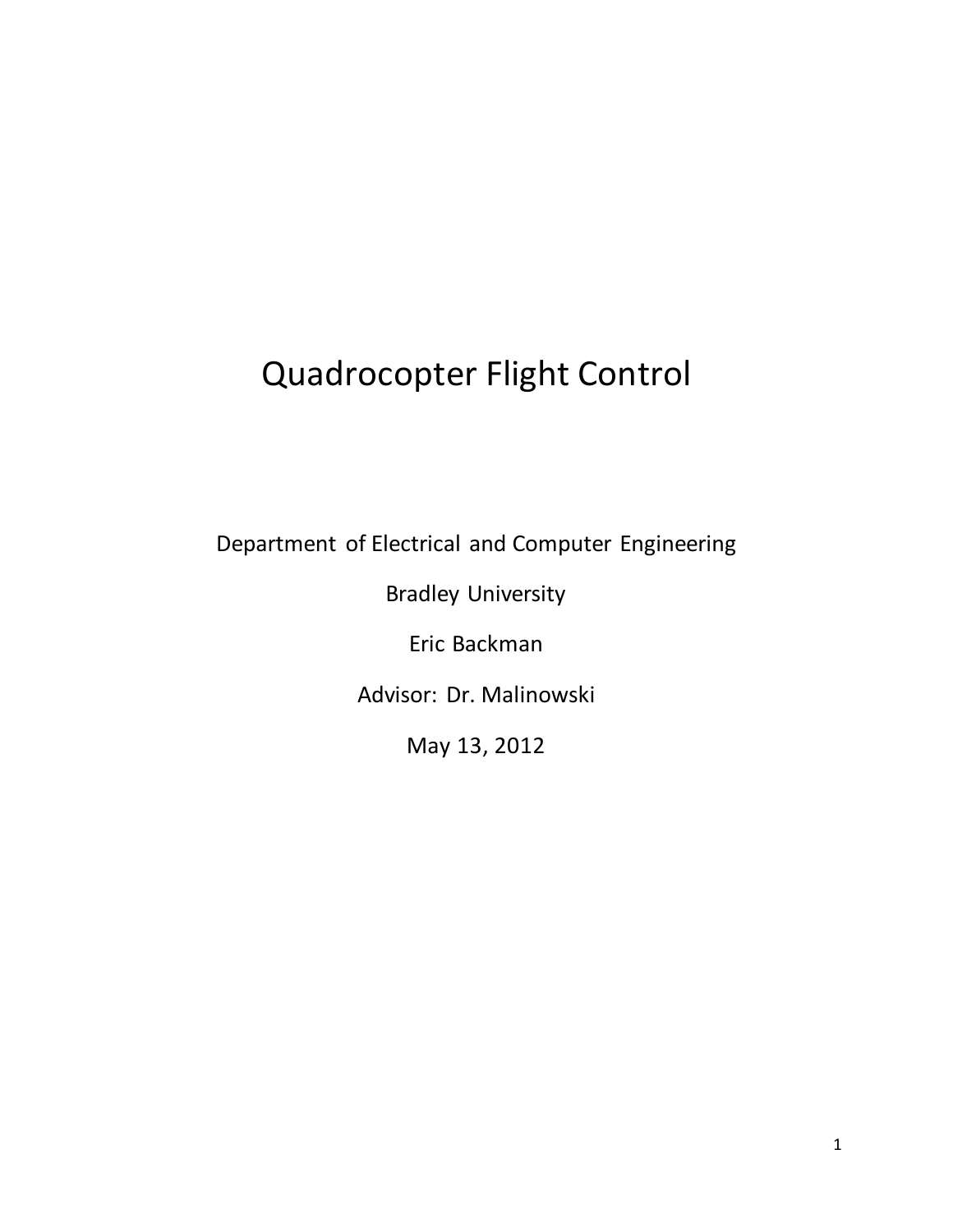### Abstract

The goal of Quadrocopter Flight Control is to implement digital remote control for a quadrocopter with an aerial collision avoidance system. The quadrocopter is controlled semi-autonomously using a Linux microcontroller (LUC) running collision avoidance algorithm, and interfaced to wireless communication system. The LUC utilizes an Atmel microprocessor to interface to the array of infrared distance sensors and a flight stabilizing controller that is built in into the quadrocopter. A computer controlled by a remote operator sends commands wirelessly to the on-board LUC. This controller alters these commands as necessary to avoid colliding with nearby objects using the data from the infrared sensors. The distances from the infrared sensors is adjusted to account for the tilt of the quadrocopter. To prevent accidents if the wireless connection is lost, the quadrocopter is capable of stabilizing the flight and an emergency landing. A successful system has been implemented but could not do any flight testing in limited time.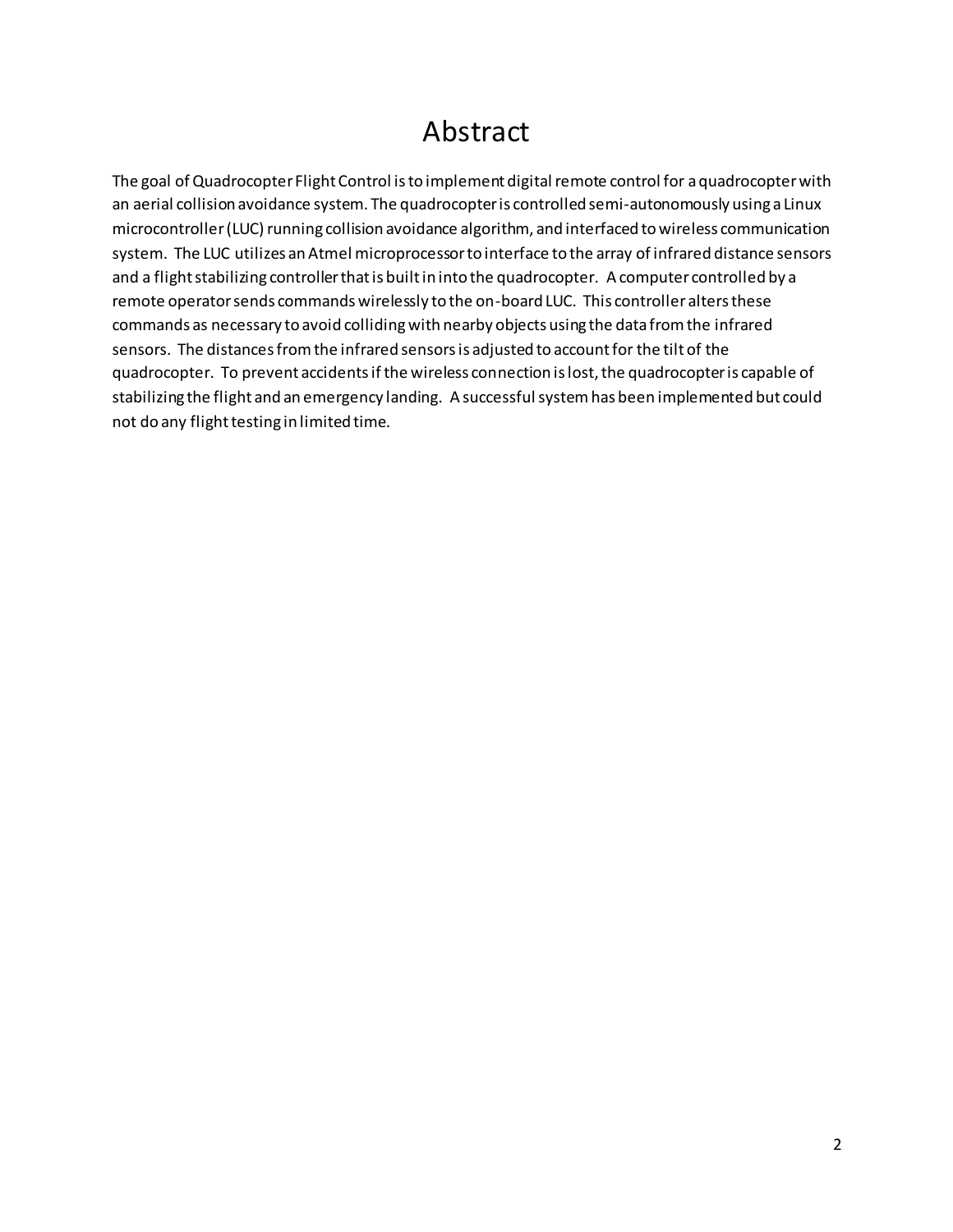# **Table of Contents**

| Appendix A: 11.1V to 5V Switching Voltage Regulator 13 |  |
|--------------------------------------------------------|--|
|                                                        |  |
|                                                        |  |
|                                                        |  |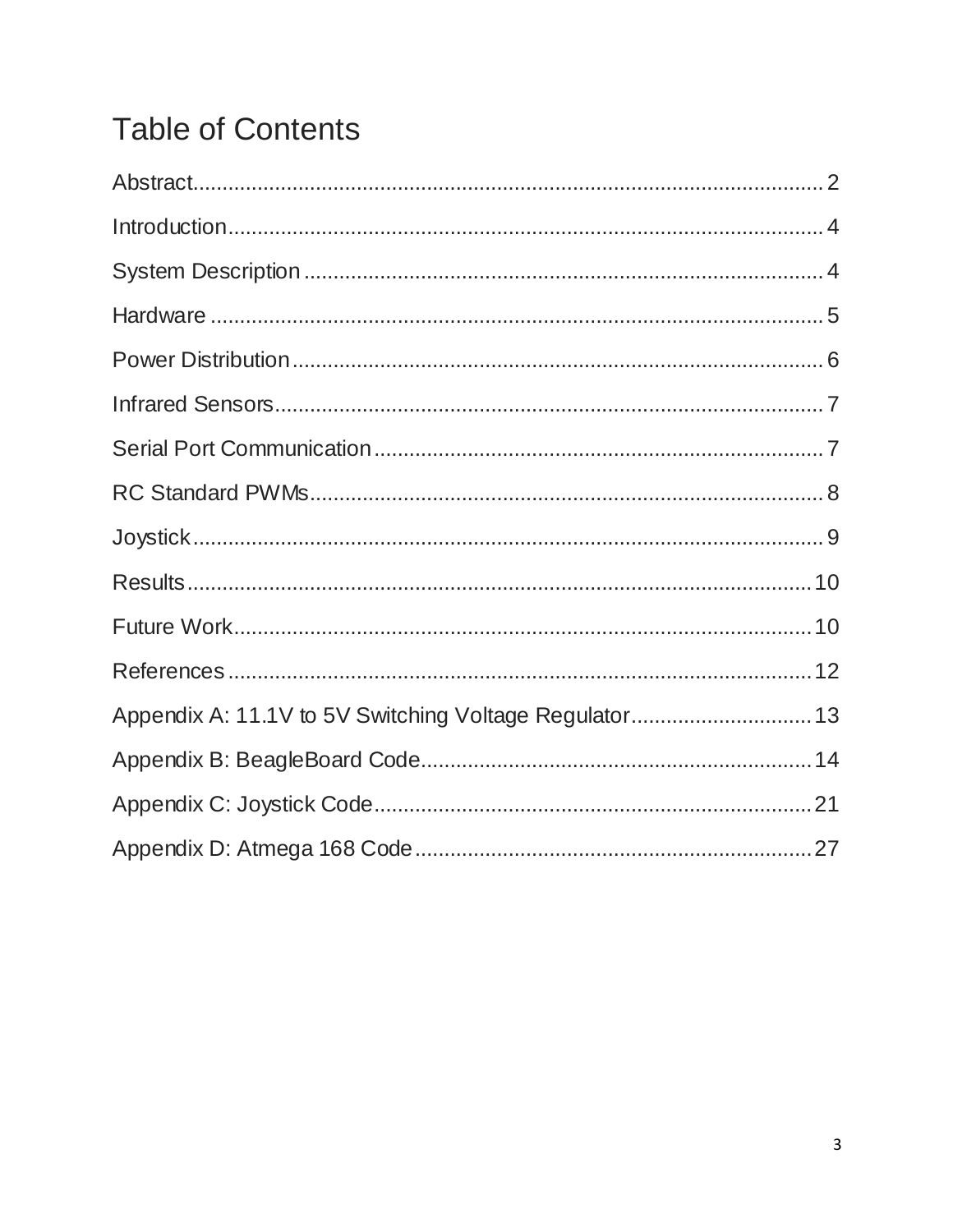### **Introduction**

Quadrocopters are the small aircraft of choice for many people due to their ability to fly through the air much like a plane while maintaining the helicopter's ability to hover and move at low airspeeds. By equipping such a copter with distance sensors a simple object avoidance scheme can be added to provide safety through human error. These sensors could eventually be used to map the surrounding terrain and navigate through tight areas.

This project usesmicrocontroller Linux to control a quadrocopter. Most of the work was integrating the BeagleBoard with the sensors and joystick in order to create simple flight. The BeagleBoard sendsthese commands to a slave microcontroller that simulatesthe RC standard signals required by the quadrocopter flight controller. The quadrocopter takes wireless signals from a joystick initially to allow for manual control. Simple object avoidance wasimplemented using infrared sensors.

# System Description

Quadrocopters are ideal for small scale flying robots due to their ability to hover like a helicopter without the need to change the rotor blade pitch angle. This simplifies their design and control. In the prior year, Brad Bergerhouse, Nelson Gaske, and Austin Wenzel worked on an autonomous quadrocopter. They constructed the quadrocopter platform, installed a real time operating system on BeagleBoard, and started sensor implementation.

The primary goal for this project was to get the quadrocopter flying and responding to inputs from sensors using microcontroller Linux. The platform was already built but it needed controllers and sensors to function. A joystick was connected to another BeagleBoard or PC that connectswirelessly to the onboard controller. This allows a user to control the quadrocopter. Simple object avoidance was programmed to prevent the quadrocopter from crashing into walls, as well as simple flight patterns to allow for semi-autonomous flight and navigation.

The project was to replace the remote control portion of the remote control quadrocopter platform with my semi-autonomous control system. The quadrocopter already has a built in flight controller with accelerometers to maintain stability without user input. Controlling this requires me to simulate the RC signals to the flight controller. This was done by using the Atmega's timers to create 50 Hz pulse width modulation (PWM) signals with different duty cycles corresponding to different commands.

The Atmega controllerusesthe built in analog to digital converters to take the inputs from the sensors and send them to the BeagleBoard through a serial connection. The BeagleBoard takesthese inputs and usesthem to influence the command coming either from a joystick. It generates a signal for yaw, pitch, roll and elevation and it sends these signals to the Atmega controller that generates the required PWMs and give them to the built-in flight controller. The flight controller takesthe commands and generates the PWMs for the four motors.

This system is shown in Figure 1 below.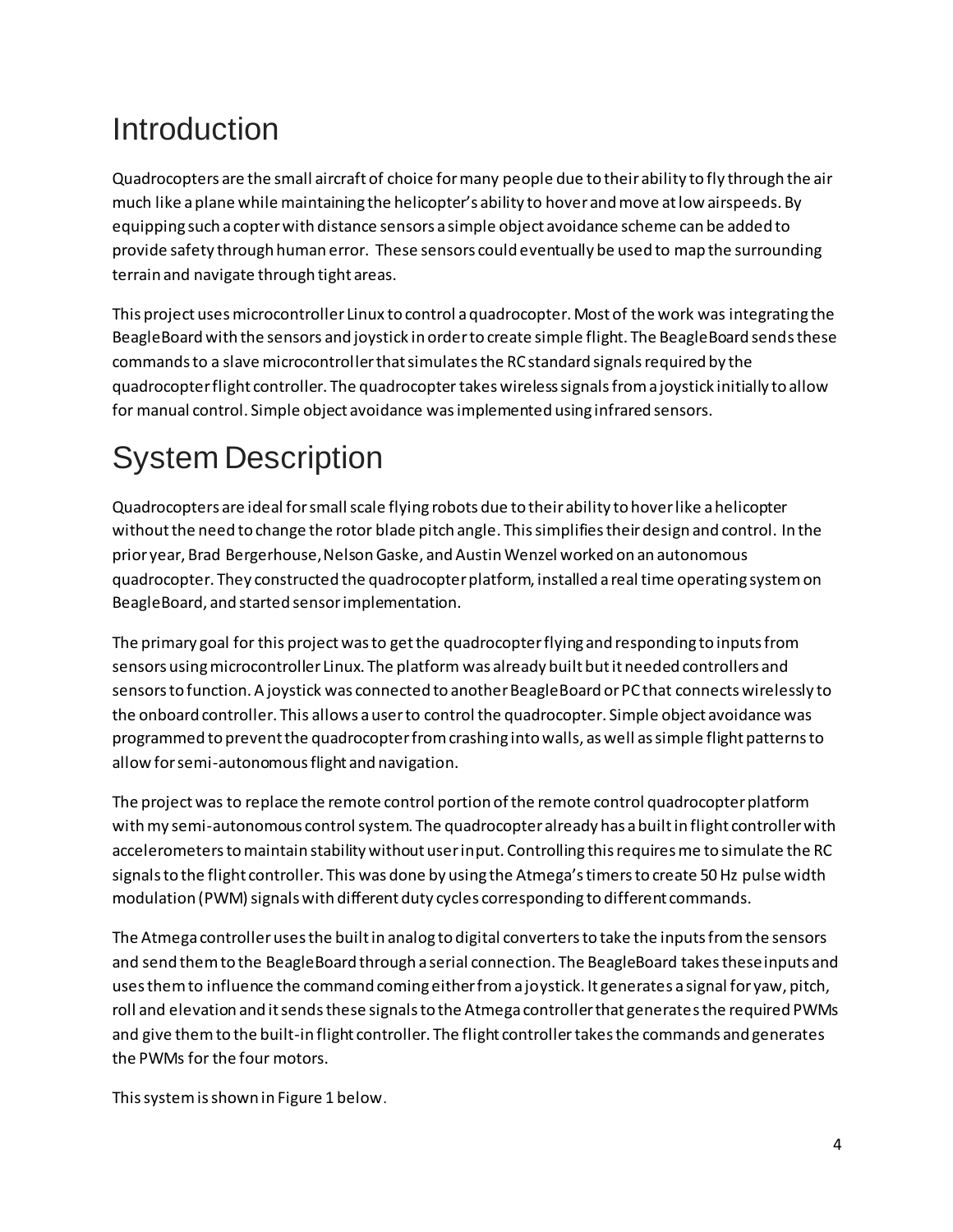

Figure 1. System Block Diagram

The following hardware was used in the design

- BeagleBoard xM
- Xaircraft X650 Quadrocopter
- Atmega 168
- Max 232
- 6 IR distance sensors (Sharp GP2Y0A02YK0F)
- Battery (11.1V 3S LiPo)
- Belkin Wireless USB network card
- 5V Switching Power Regulator

The Beagleboard xM acts as the main controller, deciding the eventual PWMs of the system based on joystick and sensor inputs. The Quadrocopter includes a flight controller, Motor Electronic Speed Controllers(ESCs), Motors, and the body that everything is mounted on. This is controlled using RC standard PWMs generated by the Atmega controller. The Atmega controller reads the analog voltages sent out by the infrared sensors and generates the PWMs to interact with the flight controller. The MAX232 chip corrects the voltage levels for the serial communication between the BeagleBoard and Atmega controller as shown in Figure 1. The battery and the switching power regulator provide the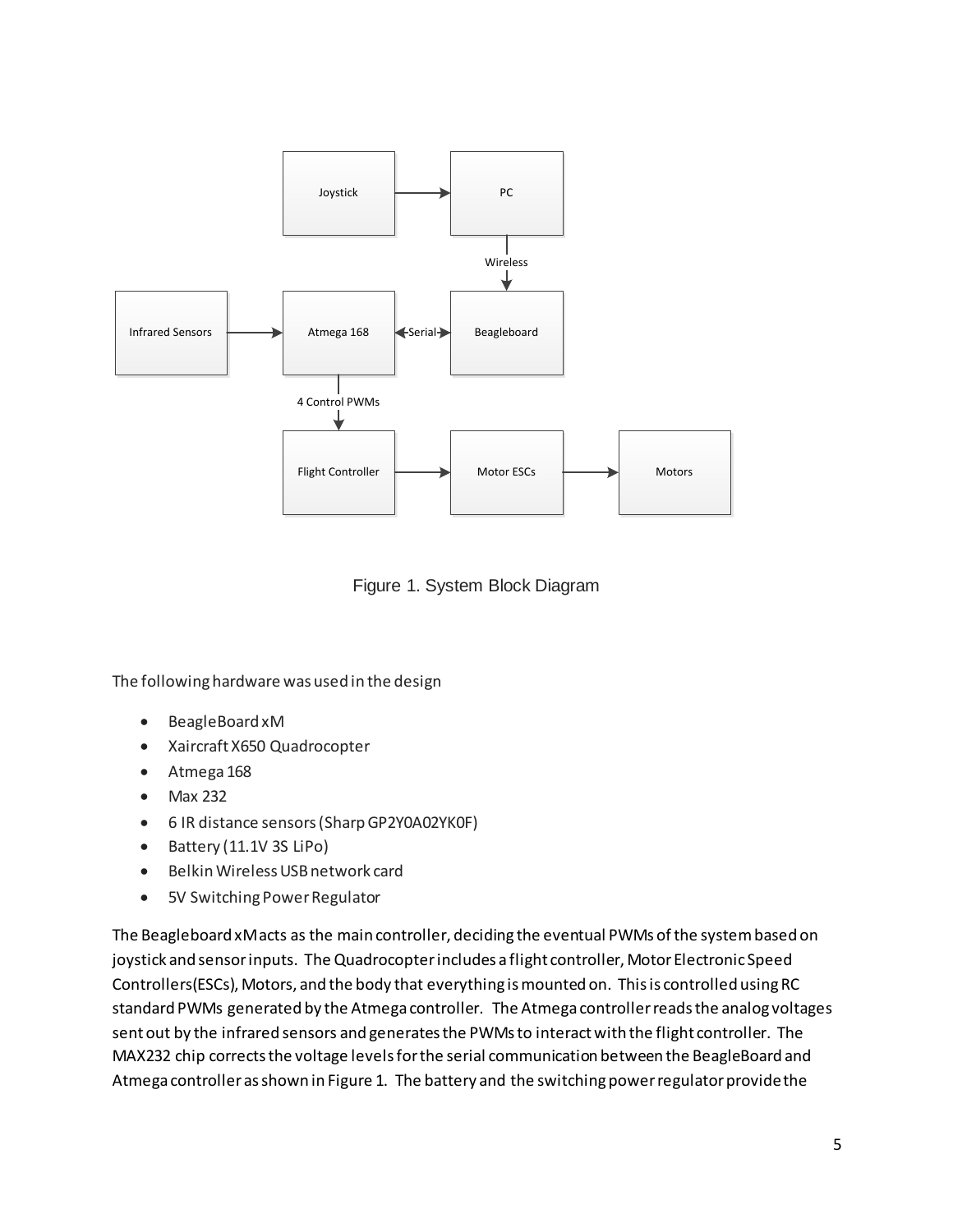power for the system. The wireless network card allows the BeagleBoard to wirelessly connect to the computer running the joystick. The specifics of each subsystem are explained below.

## Power Distribution

BeagleBoard, Atmega 168, and infrared sensors run on 5V. A switching voltage regulatorwas needed to run these this system using the 11.1 V battery. The electric circuit for the power converted isincludedin appendix A. This resulted in a power distribution as shown below in figure 2.



Figure 2. Power Distribution

## Infrared Sensors

The infrared sensors generate a voltage from about 0-3V as shown in Figure 3 below. The outputs of 6 sensors are continually read in a round robin fashion using an analog multiplexer connected to the analog-to-digital converterslocated on the Atmega controller. The system uses a 5V reference voltage and has 8 bits of resolution. This yields an error of +/- 20 mV which is acceptable for this project. Two more bits of resolution could be utilized if needed.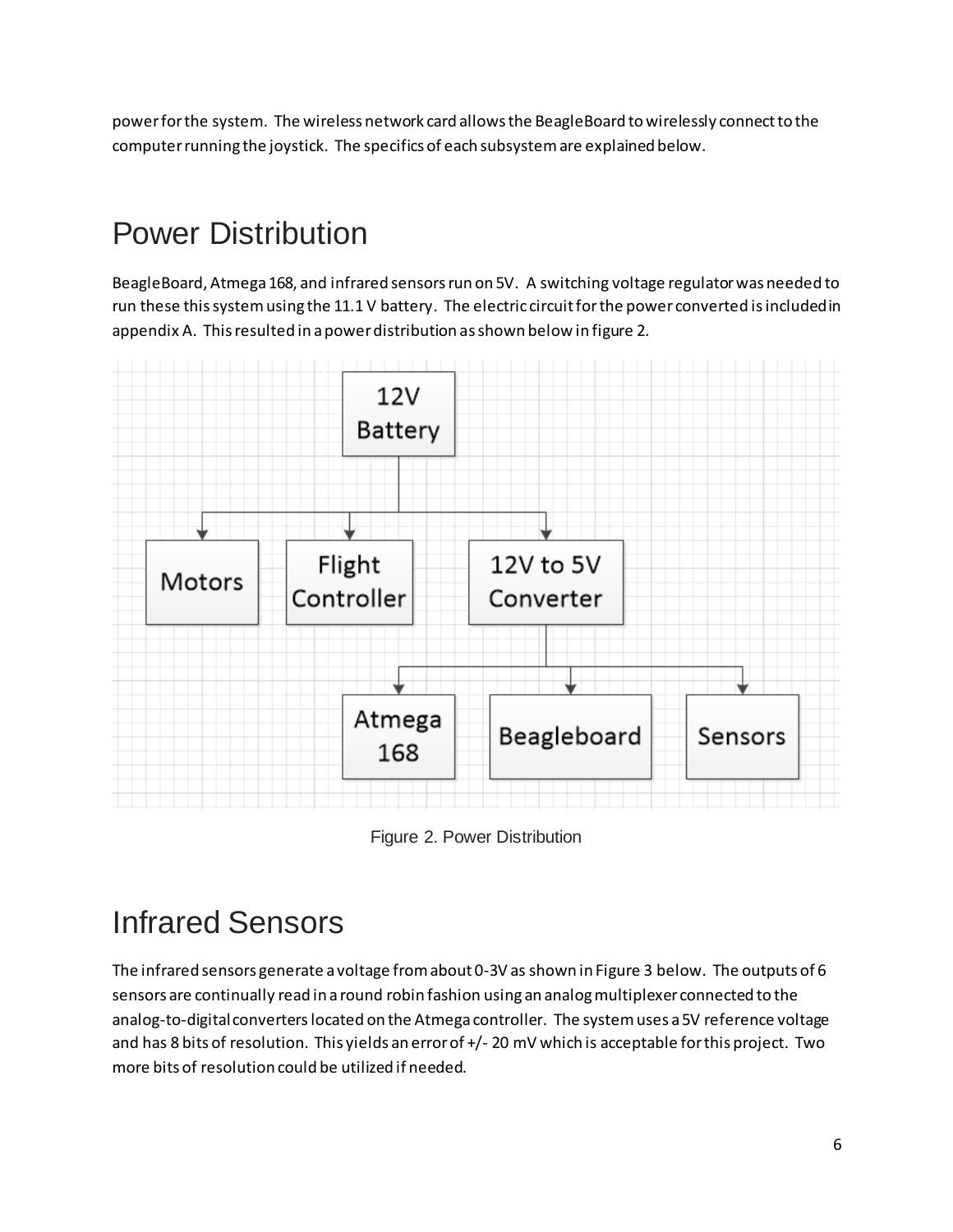

Figure 3. Infrared Sensor Characteristics

The sensor array is made of 6 SHARP GP2Y0A02YK0F sensors with one pointing in each direction (front, back, up, down, left, and right). This allows for simple object avoidance requiring minimal sensors and complexity of controls. This is the simplest arrangement that allows full coverage and gives me the time to finish the whole project.

This 8 bit value is converted back to an approximate voltage on the BeagleBoard using the equation:

$$
Voltage(\frac{V}{100}) = ADC_{output} * \frac{100 * Reference \; Voltage}{256}
$$

This allows us to compare it to Figure 3 to determine the approximate distance. This could be done using a look-up table or a mathematical approximation. The reference voltage was obtained experimentally by inputting a voltage and comparing it to the result. This assumes the object is greater than 20 cm away which is a valid assumption due to the sensor arrangement.

### Serial Port Communication

The serial port between the Atmega 168 and the BeagleBoard contains 2 pieces of information using a 9600 baud rate. One set of all infrared sensor readingsis sent every 70 ms from the Atmega controller to the BeagleBoard. This is slower than was originally planned but due to the set-up of the BeagleBoard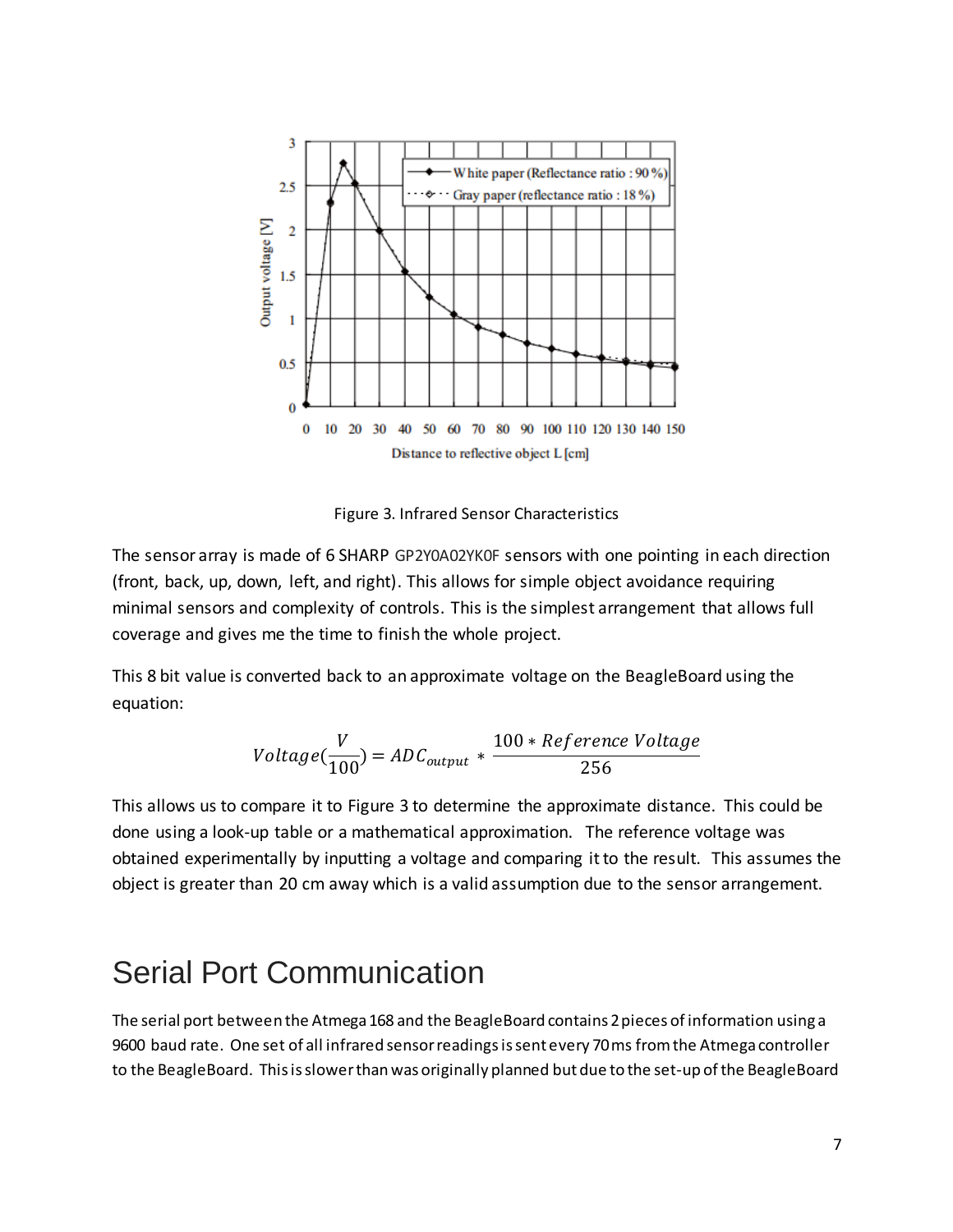command loop the data lags behind. This could be solved by running multiple tasks at once using threads and running at a faster baud rate.

The other information being sent is the PWM commands from the BeagleBoard to the Atmega controller. The 5 byte packet is sent once every command loop cycle which takes about 10 ms. The first byte lets the microcontroller know the message is starting and the next 4 are pitch, roll, throttle and yaw respectively. These signals are put into an incoming data buffer which is used to update the PWM array every 20 milliseconds when the PWM signals restart. These values are then compared with a counter every microsecond to determine when the PWMs turn off.

The TTL logic voltage levels of the Atmega serial port are not compatible with the standard RS232 port which is used on the BeagleBoard so a voltage conversion circuit is needed. A MAX 232 chip is used as shown in figure 4 below to allow for serial communication.



Figure 4. MAX232 Circuit

### RC Standard PWMs

The industry standard RC PWM consists of a number of pulses occurring with a frequency of 50Hz. The pulses vary from -100%PWM to +100%PWM indicating a high voltage time of 1ms to 2ms respectively. The remainder of the 20ms period is low voltage. The 0% PWM then becomes a pulse with a 1.5ms high time followed by 18.5ms of low voltage. Figure 5below demonstrates the shape of the RC pulses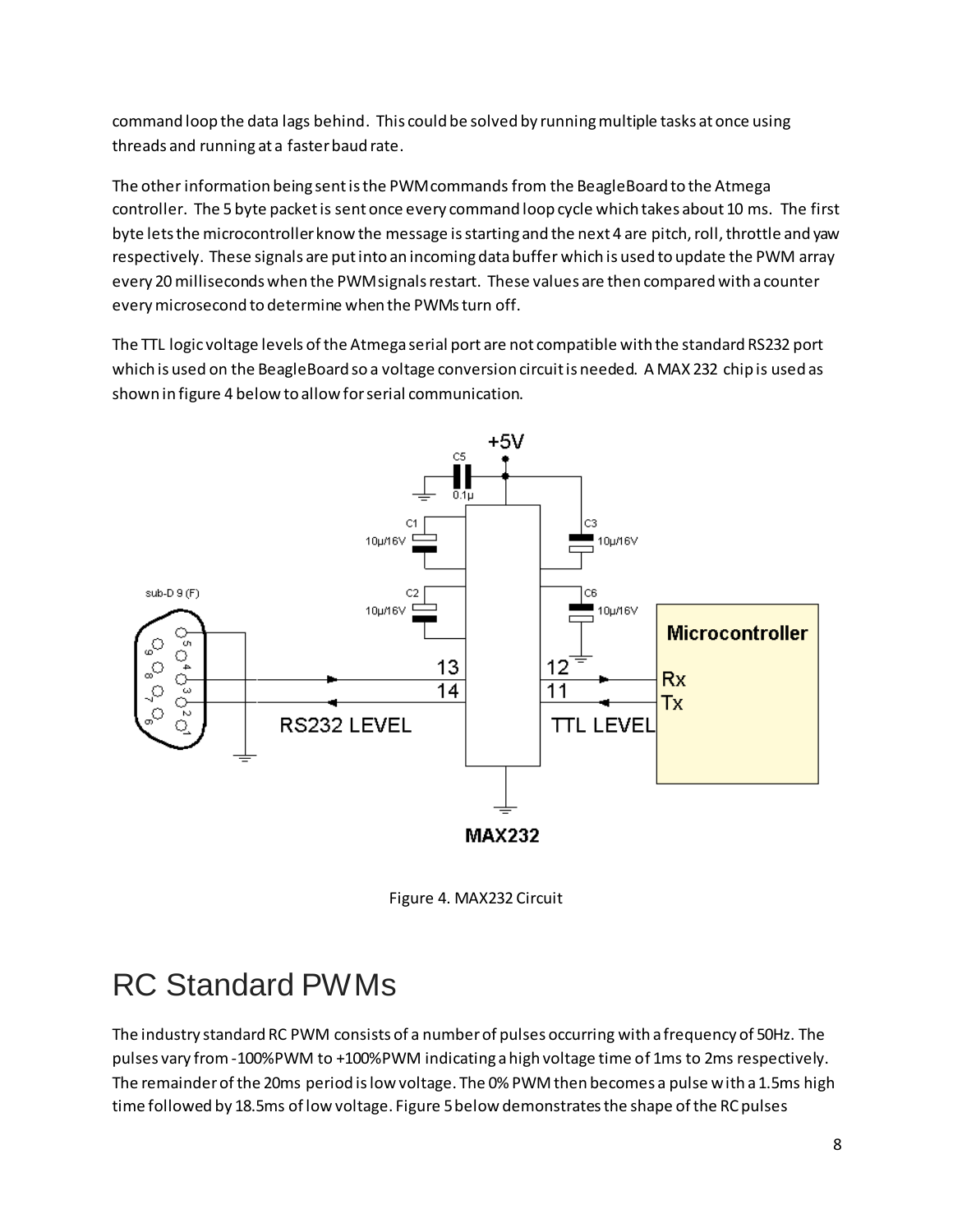

Figure 5. RC Standard PWM

The FC1212 flight controller on the quadrocopter receives 4 PWM signals corresponding to yaw, pitch, roll and throttle. The Atmega 168 receives 5bytes of information from the serial port. The first byte signals the start of the message while the next 4 contain the data which is thrown into an array. This array is checked every 10 microseconds to turn off the digital outputs running the PWMs at the correct times.

### **Joystick**

A simple joystick reading application using the windows joystick libraries was used to read the joystick inputs. The most significant byte for the x,y,z and r values as well as the first 8 buttons are sent to the BeagleBoard to be read. They are sent over a wireless network with the BeagleBoard as a server and the computer as a client. These signals are read on the BeagleBoard and analyzed to determine the PWM signals to be sent to the Flight Controller.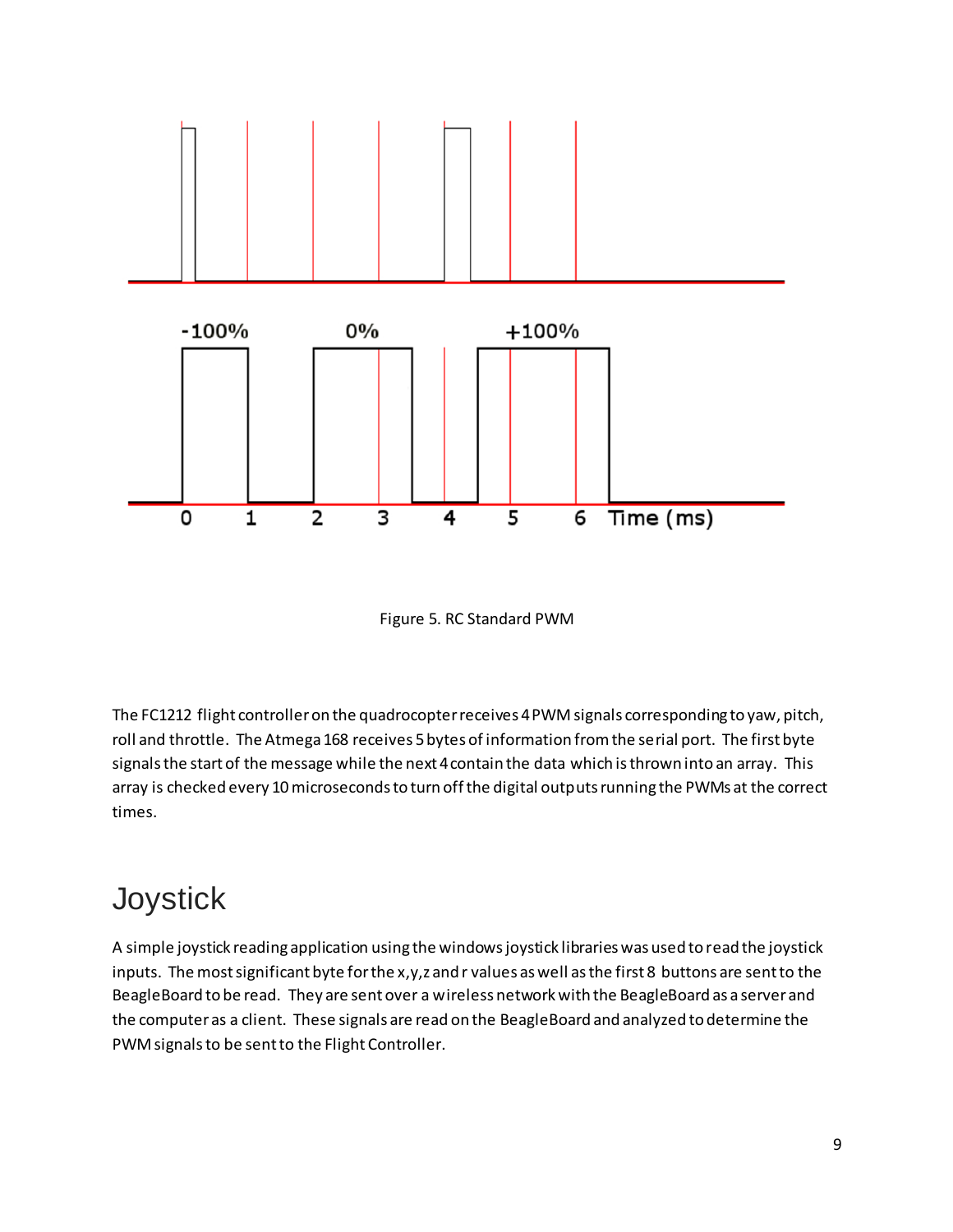## **Results**

The system is completed and mounted on the quadrocopter. All subsystems were tested individually and together as shown in Figure 6. However, there was not sufficient time to do any flight testing. This means none of the object avoidance or stability was tested. The distance measurements and throttle are the two things that can be checked and they work exactly as designed. The system quickly responds to the joystick inputs but the infrared sensor data seems slower than expected.



Figure 6.Quadrocopter and its Complete Control System

## Future Work

The first thing to do with the quadrocopter would be to perform basic flight testing to make sure the system is stable. The object avoidance could be tested and tuned to desired performance. That would finish up this project and allow expansion into stronger aerial navigation techniques.

The main command loop on the BeagleBoard seems slow and could harm high speed performance. This could be remedied by adding threads to run communication. The processor is being wasted while waiting to read the serial port and network packets. This would boost the performance greatly. One of the things that were going to be added was some code that would compensate for the tilt of the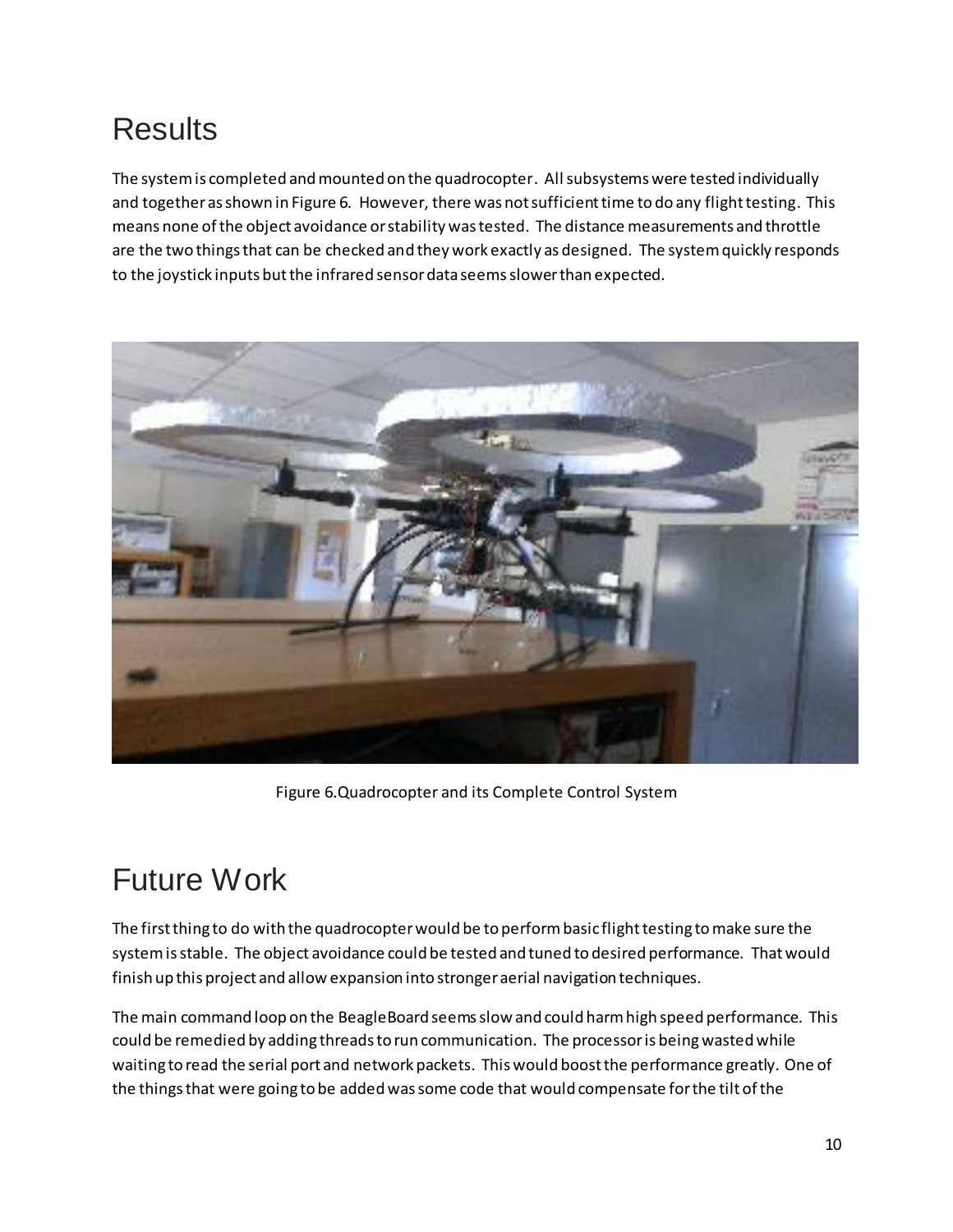quadrocopter. This would be done by estimating the tilt using the command angle and using it to calculate the distance if it were perpendicular to that surface. This would be effective in environments with square walls and would allow more effective measurements.

A camera could be attached that would create opportunities for aerial image processing and allow the quadrocopter to more accurately detect and avoid obstacles. The BeagleBoard has a built-in DSP and the processing power to do many more interesting things.

Following the integration described above, the platform will provide the department with an excellent source of future project topics including: aerial navigation and mapping, 3-dimensional localization, and aerial drones. These topics will be filled with new and exciting projects for future teams and provide further opportunity to expand the project possibilities at Bradley University.

### References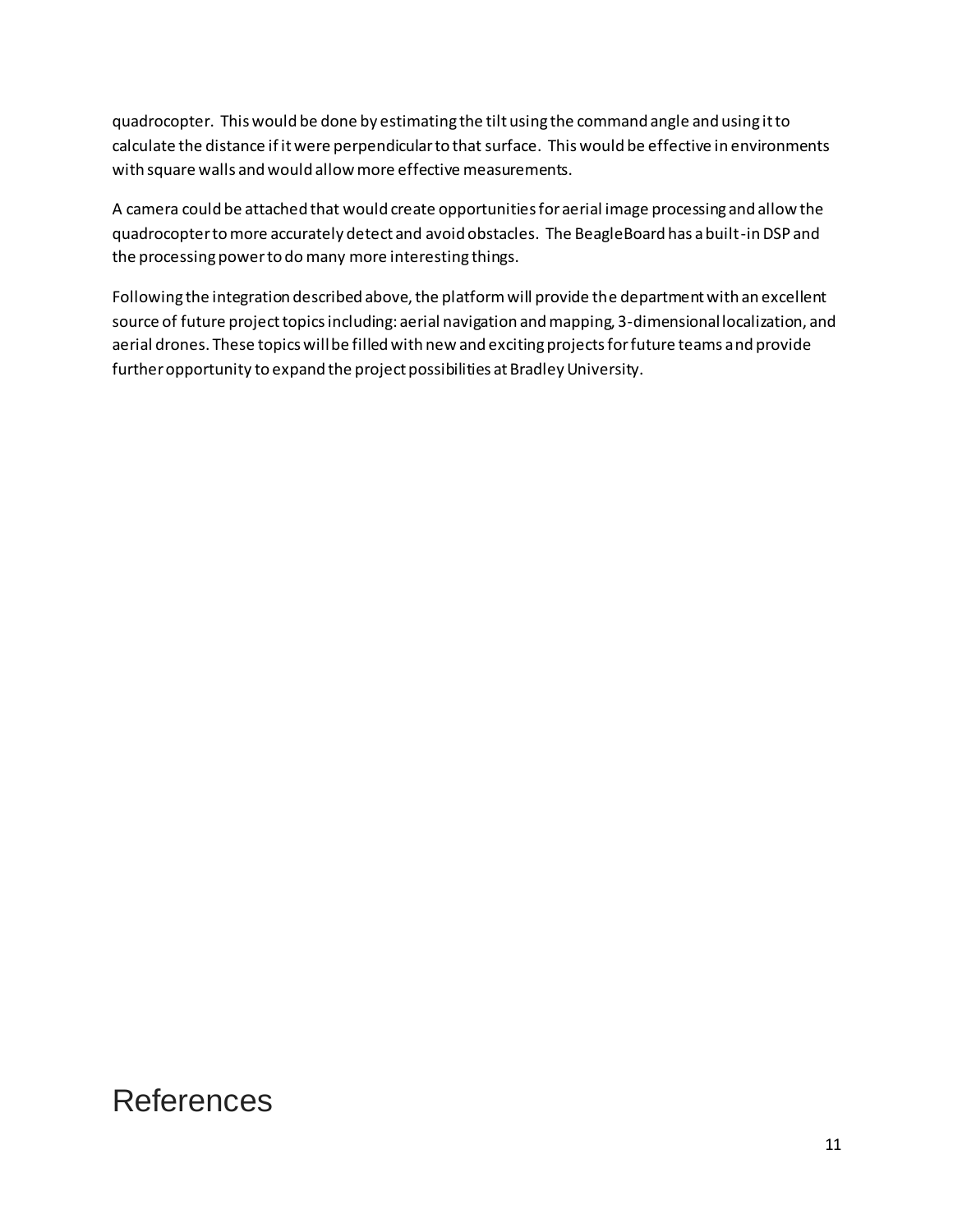[1] Brad Bergerhouse, Nelson Gaske, Austin Wenzel. Aerial Collision Avoidance System. Senior Project, Electrical and Computer Engineering Department, Bradley University, May 2012, <http://cegt201.bradley.edu/projects/proj2012/quadcptr/>

[2] Introduction to Autonomous Mobile Robots, 2/ed., by R. Siegwart, I. R. Nourbakhsh, D. Scaramuzza, MIT Press, 2011, ISBN: 978-0262015356

[3] SHARP Electronics TDS for GP2Y0A02YK0F. Dec. 01,2006 SHARP Electronics. <[http://www.sharpsma.com/webfm\\_send/1487](http://www.sharpsma.com/webfm_send/1487)>

Appendix A: 11.1V to 5V Switching Voltage Regulator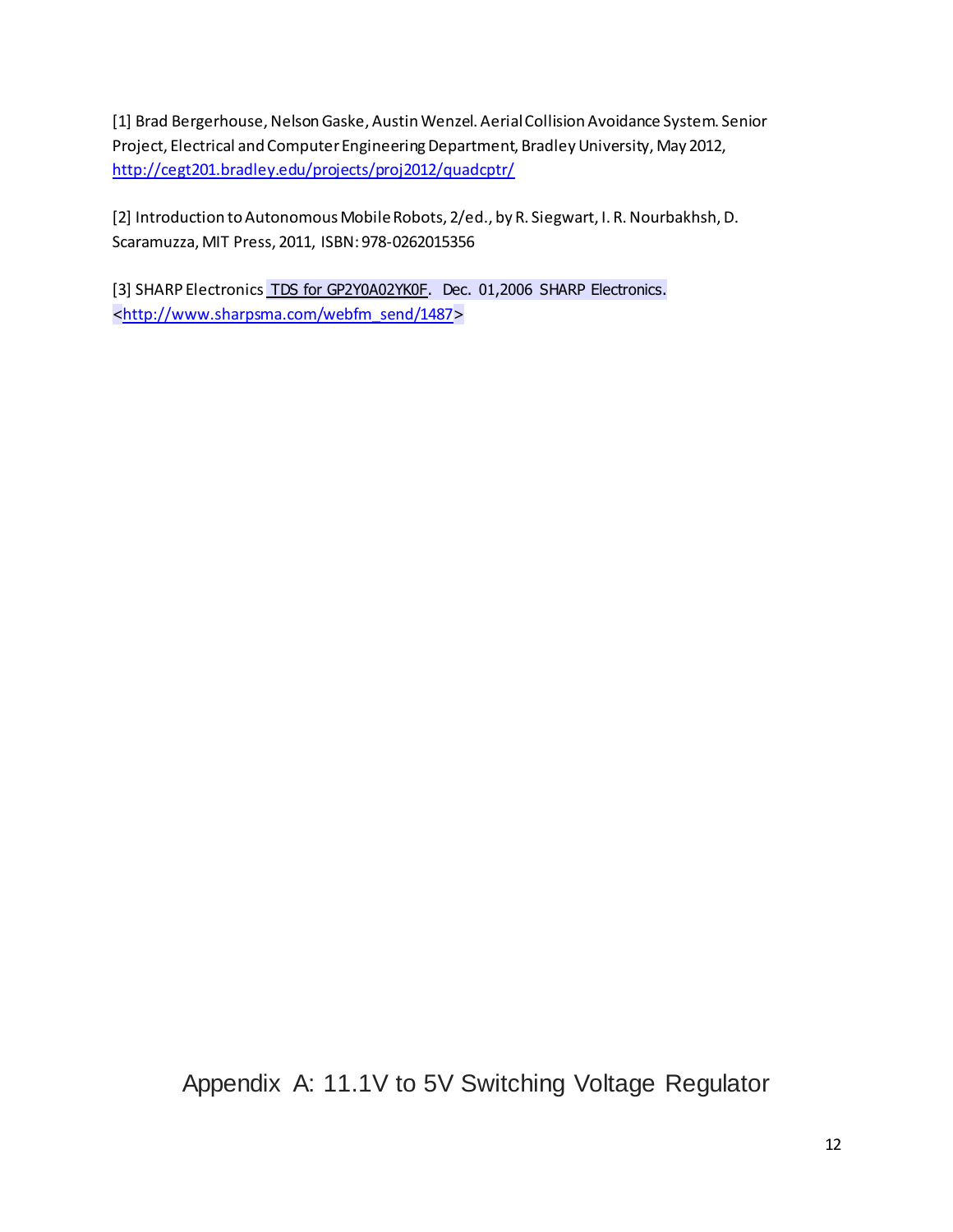

Appendix B: BeagleBoard Code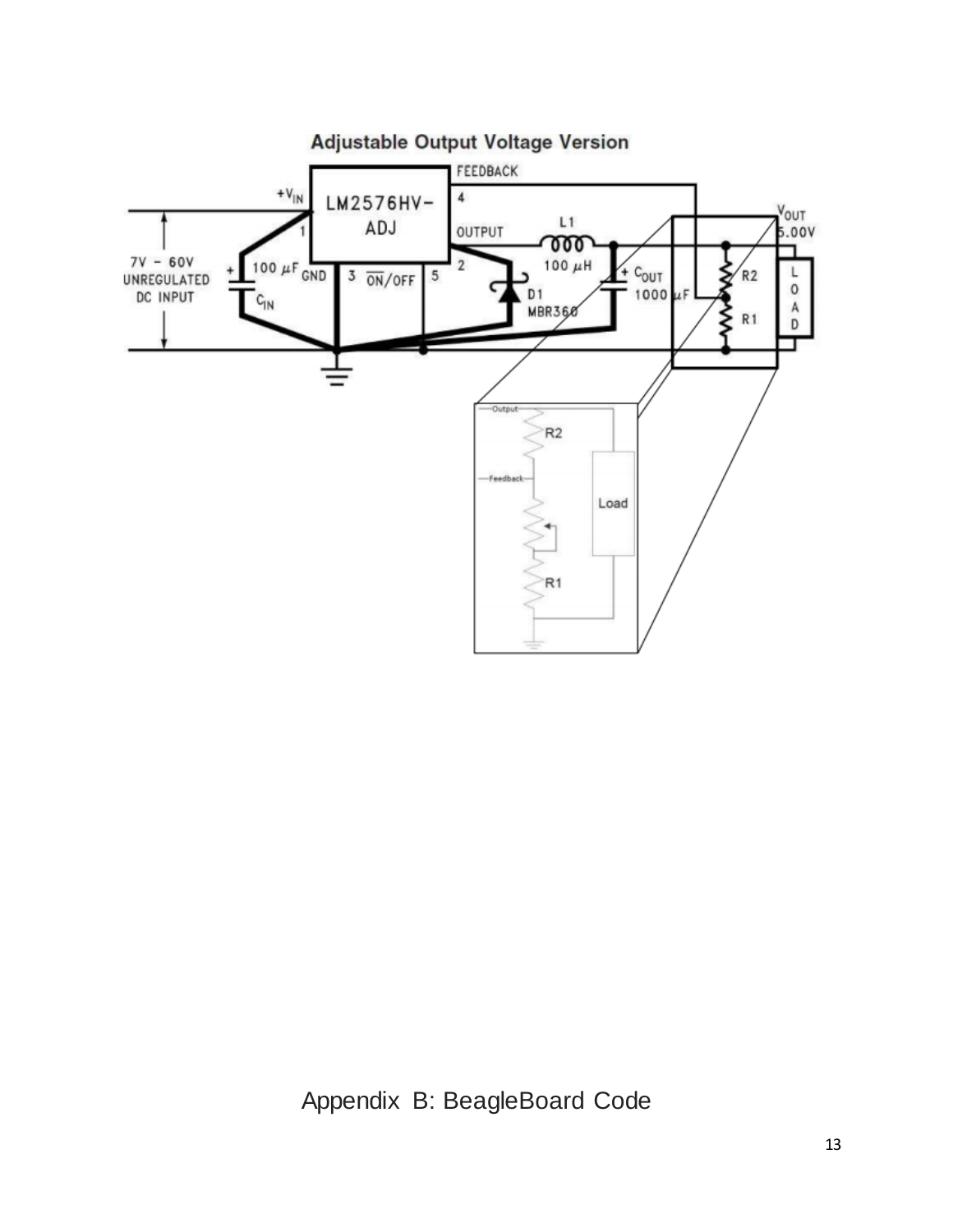#### Main.c

```
#define closesocket close
#define SOCKET int
#include <sys/types.h>
#include <sys/socket.h>
#include <netinet/in.h>
#include <arpa/inet.h>
#include <netdb.h>
#include <unistd.h>
#include <stdio.h> /* necessary to get sprintf */
#include <string.h>
#define PROTOPORT 1200
#include <time.h>
#include "serial.h"
int main(){
//UDP socket init
   struct protoent *ptrp; /* pointer to a protocol table entry */
  struct sockaddr in sad; /* structure to hold server's address */
  struct sockaddr in cad; /* structure to hold client's address */
   SOCKET sd; /* socket descriptor - integer */
  int alen; /* length of address */
   int port; /* protocol port number */
       char buf[1000]; /* buffer for string the server sends */
  int visits = 0; \frac{4}{3} counts client connections \frac{4}{3}int n; /* number of characters received */
   int m; /* number of characters sent back */
       int joycount = 0;
       port = PROTOPORT;
  if (port \leq 0) /* test for illegal value \frac{*}{ } { /* print error message and exit */
     fprintf(stderr,"bad port number");
    exit(1); }
   memset((char *)&sad,0,sizeof(sad)); /* clear sockaddr structure */
  sad.sin_port = htons((u_short)port); /* set server port number */
   sad.sin_family = AF_INET; /* set family to Internet */
   sad.sin_addr.s_addr = INADDR_ANY; /* set the local IP address */
   /* Map UDP transport protocol name to protocol number */
```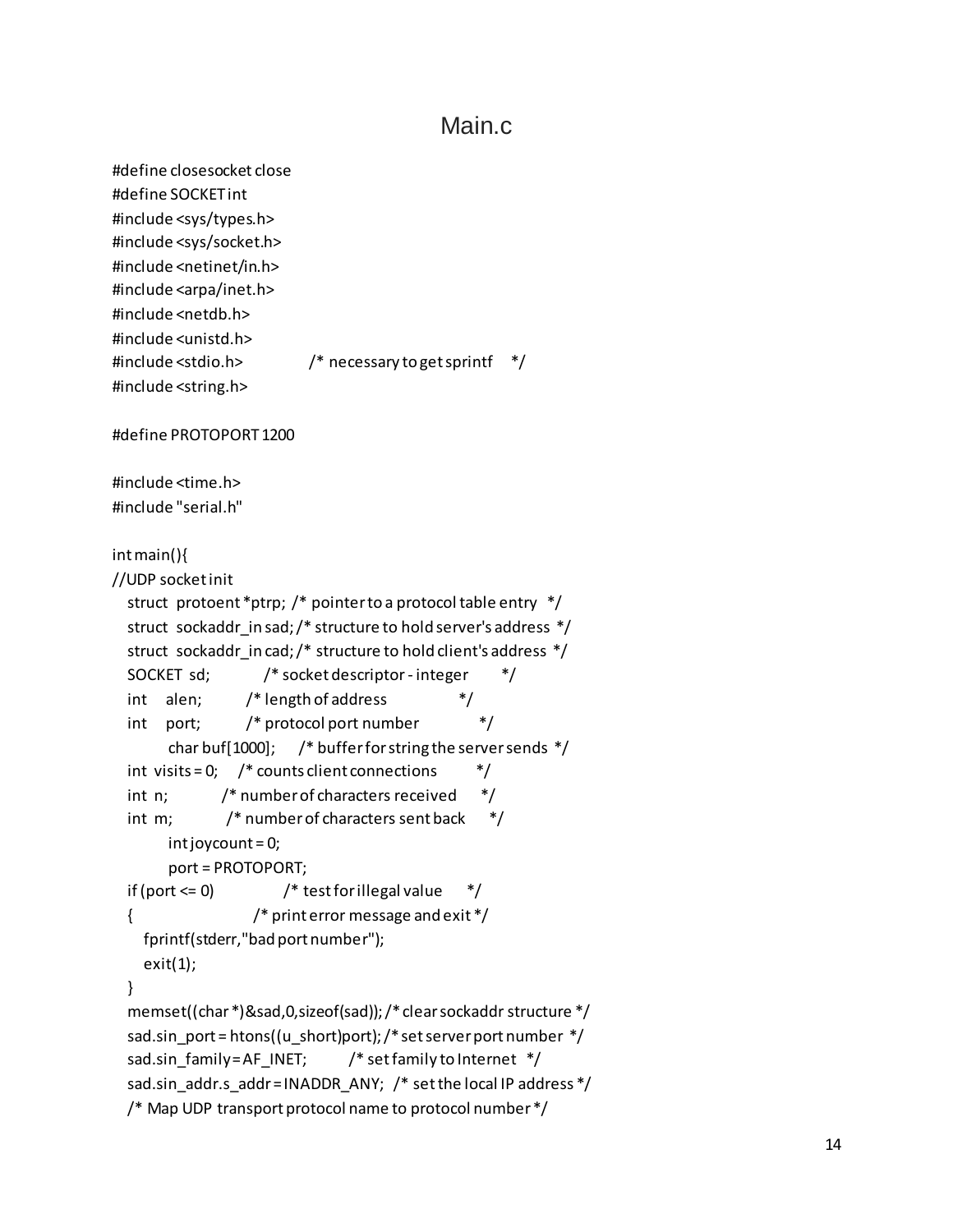```
 ptrp = getprotobyname("udp");
  if ( ptrp == 0) {
     fprintf(stderr, "cannot map \"udp\" to protocol number");
     exit(1);
   }
   /* Create a socket */
sd = socket(AF_INET, SOCK_DGRAM, IPPROTO_UDP);
   //sd = socket(PF_INET, SOCK_DGRAM, ptrp->p_proto);
  if (sd < 0) {
     fprintf(stderr, "socket creation failed");
     exit(1);
   }
   /* Bind a local address to the socket */
   if (bind(sd, (struct sockaddr *)&sad, sizeof(sad)) < 0) {
     fprintf(stderr, "bind failed");
     exit(1);
   }
struct timeval to;
to.tv_sec =0;
to.tv usec =1000;
if(setsockopt(sd, SOL_SOCKET, SO_RCVTIMEO, &to, sizeof(to)) <0 ){
        printf("Error in socket\n");
        exit(0);
}
//Serial init
  int fd;
  int incc=0, incc2=0; /* input character count (from fread) */
  int outcc=0; /* output character count (from write) */
  const int BUFFER_SIZE = 256;
  unsigned char buffer[1];//BUFFER_SIZE];
fd= serial_init();
int y = 0;//int x = clock();char *serial_device = "/dev/ttyS2";
unsigned char output[5];
output[0] = 0xFF;//Message start
output[1] = 0;//PWM 1
output[2] = 0;//PWM 2
output[3] = 0;//PWM 3
output[4] = 0;//PWM 4
int distance[6];
```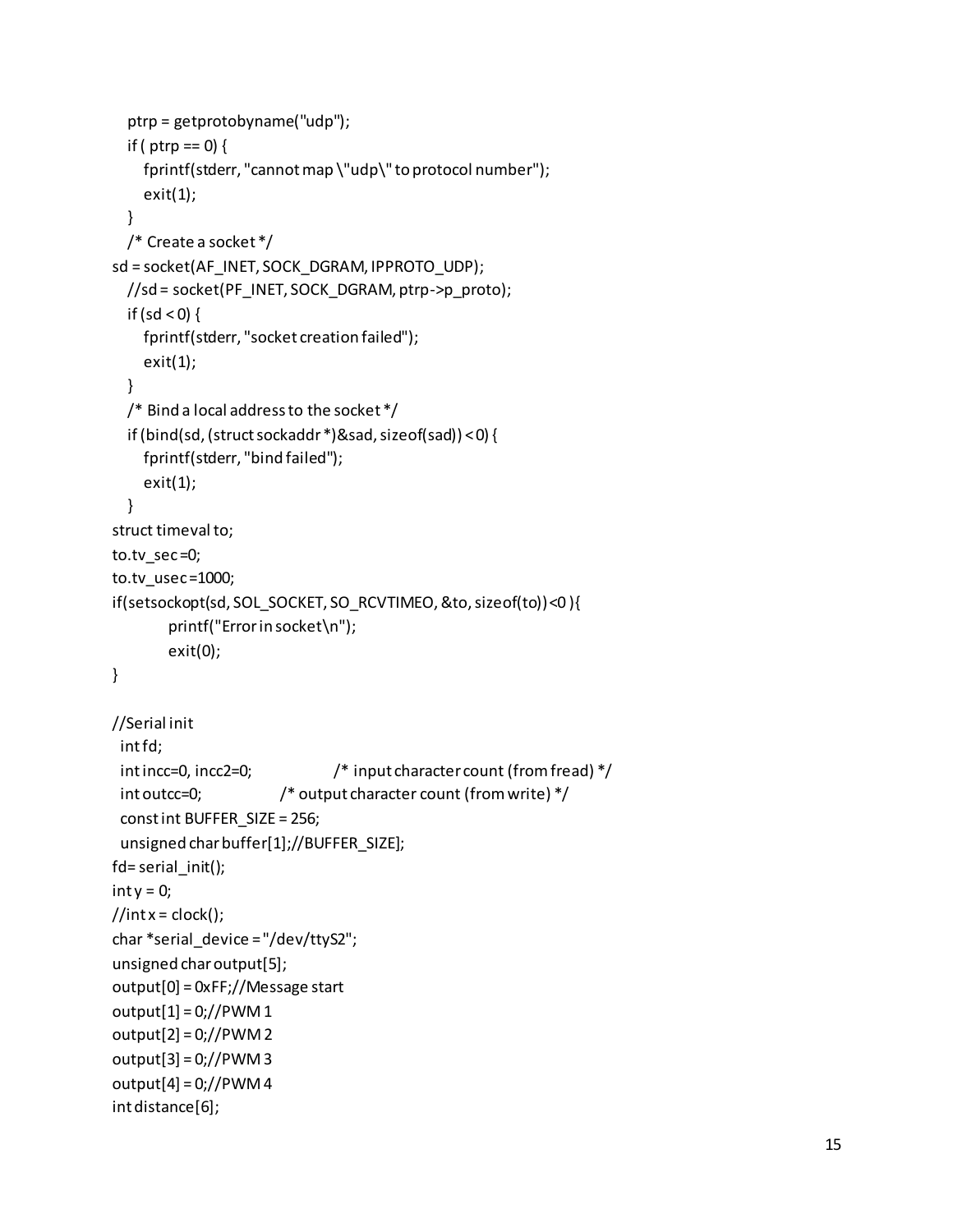```
int count = 7;char joystick[5];
char land=0, takeoff = 0, off = 1;
char landcount;
while (1) {
       //Read 1 infrared signal from serial port and put in it distance array
        incc2 = read ( fd, buffer, 1);if ( incc2 > 0 ) {
                if(buffer[0] == 0x01){
                        count = 0;fprintf( stderr, "New Line\n");
          int i = 0;while(i < 6){
                                fprintf( stderr, "%d ", distance[i]);
                                 i++;
                }
                }
                else if(count <7){
                        distance[count] = (1.647*buffer[0]); //Convert from character to Volts*100
                        count++;
                }
         } else if(incc2<0){
                  perror( serial_device );
                  break;
        }
        //Receive joystick packet
       joycount = 0; alen = sizeof(cad);
   n = recvfrom(sd,buf,sizeof(buf),0,(struct sockaddr*)&cad,&alen);
   if (n<0)
   {
                if(landcount <25) //If haven't received packet in 25 loops, go to landing mode
                        landcount++;
                else{
                        land = 1;takeoff=0;
                        fprintf( stderr, "Land\n");
                }
   }
```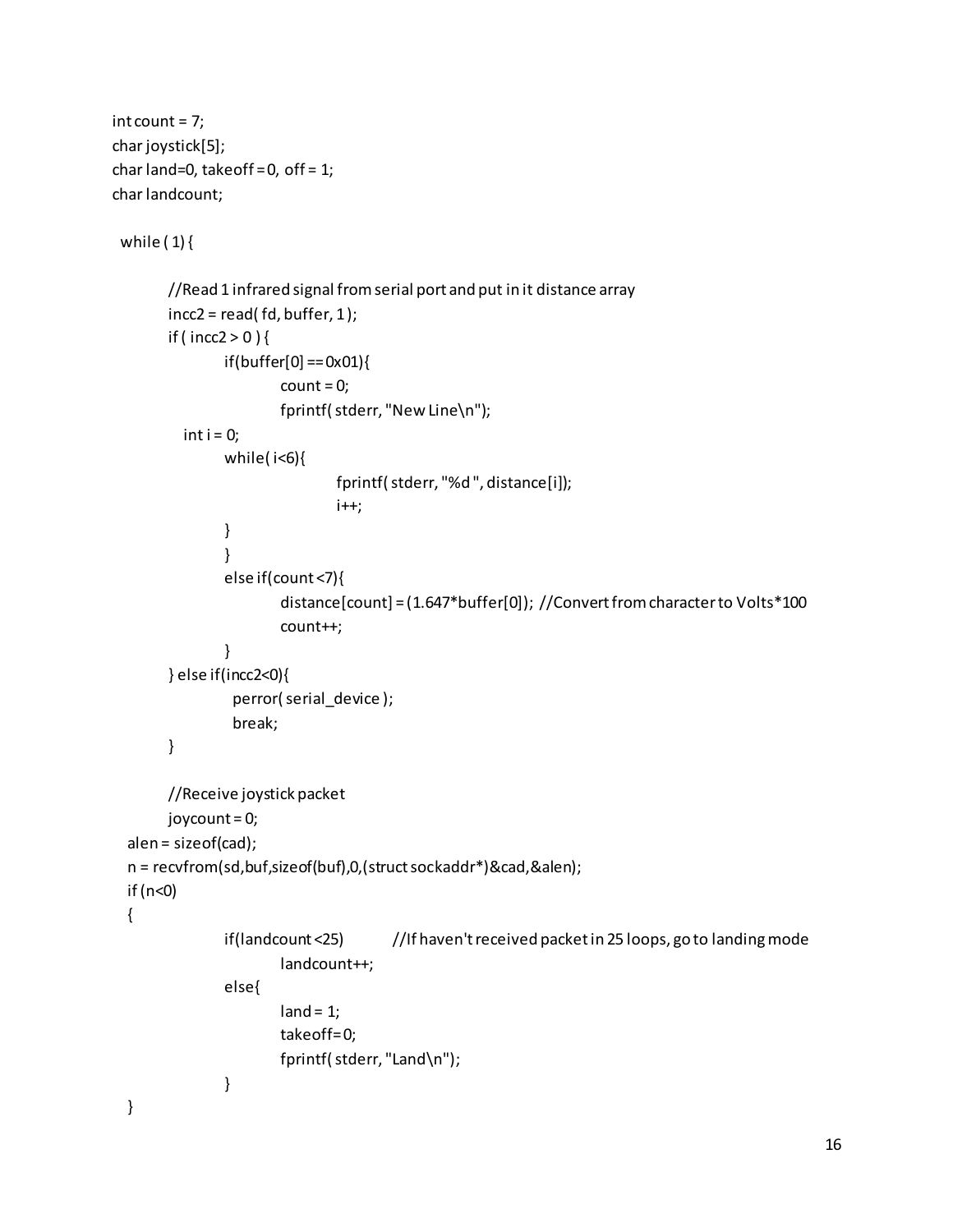```
 else if(n>=0) /* We could receive a useful empty packet */
 {
              landcount = 0;
              joystick[0] = buf[0];joystick[1] = buf[1];
              joystick[2] = buf[2];
              joystick[3] = buf[3];
              joystick[4] = buf[4];
 }
      //control algorithms
      if(((joystick[4])&0x01) == 0x01){
              takeoff = 1;
              land = 0;of f = 0;fprintf( stderr, "Takeoff\n");
      }
      if(((joystick[4])&0x02) == 0x02){
              land = 1;takeoff=0;
              of f = 0;fprintf( stderr, "Land\n");
      }
      if(((joystick[4])&0x04) == 0x04){
              take of f = 0;
              land = 0;of f = 0;fprintf( stderr, "Normal Flight\n");
      }
      if(((joystick[4])&0x08) == 0x08){
              off = 1;take of f = 0;
              land = 0;
```
fprintf( stderr, "Kill Switch\n");

output[1] = 150; output[2] = 150; output[3] = 100; output[4] = 150;

}

}

 $if($ off == 1) $\{$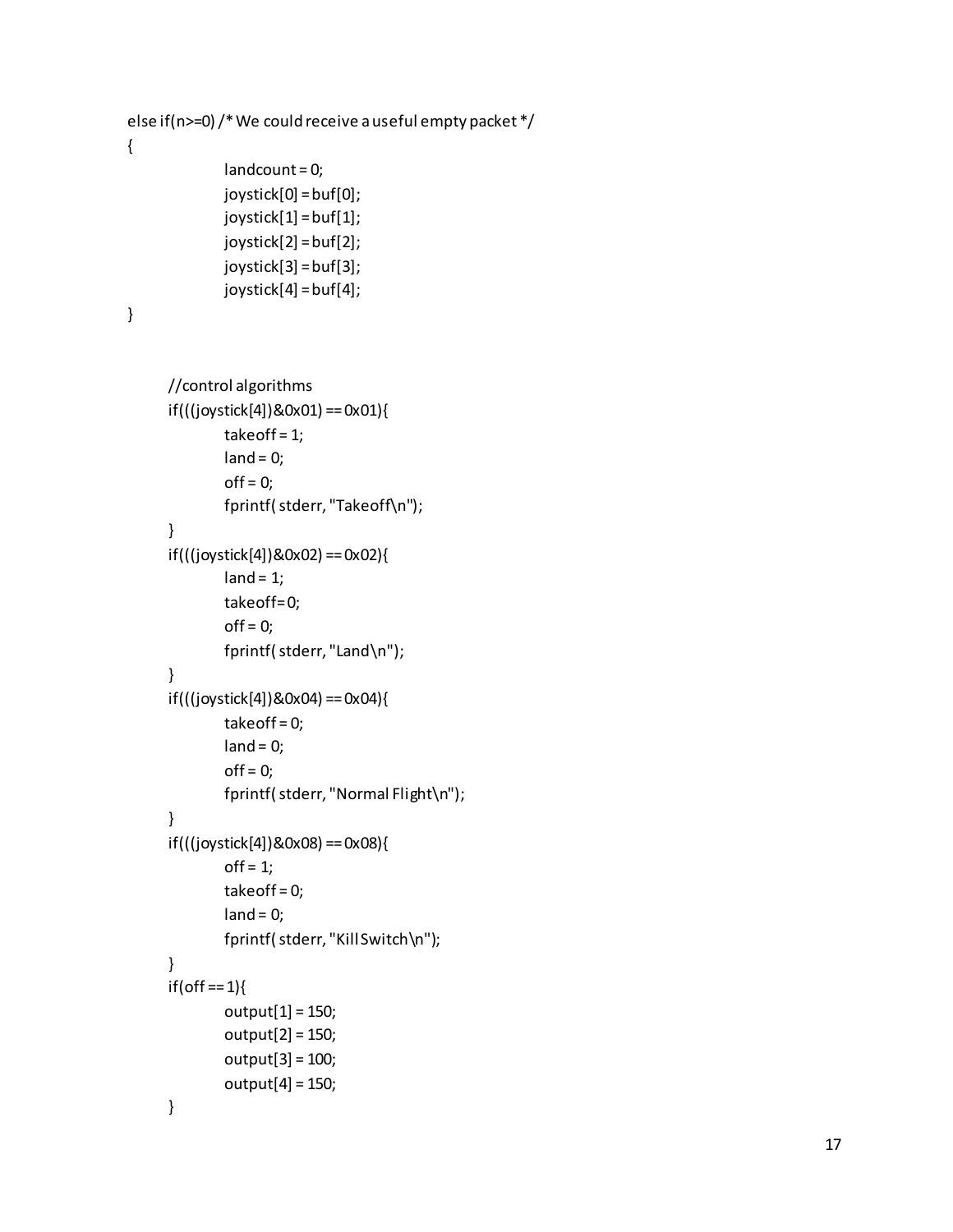```
else if(land == 1){
       output[1] = 150;
       output[2] = 150;
       output[3] = 140;
        output[4] = 150;
}
else if(takeoff == 1){
       output[1] = 150;
       output[2] = 150;
       output[3] = 160;
       output[4] = 150;
       if(distance[4]>100)
                output[3] = 150;
}
else{
       output[1] = joystick[0]*100/254+100;
       output[2] = joystick[1]*100/254+100;
       output[3] = joystick[2]*100/254+100;
        output[4] = joystick[3]*100/254+100;
        if(distance[0]>100 && joystick[0]<127)
                output[1] = 150;
        if(distance[1]>100 && joystick[0]>127)
                output[1] = 150;
        if(distance[2]>100 && joystick[1]<127)
               output[2] = 150;
       if(distance[3]>100 && joystick[1]>127)
                output[2] = 150;
       /*if(distance[4]>100 && joystick[2]<127)
                output[3] = 150;
       if(distance[5]>100 && joystick[2]>127)
                output[3] = 150;*/
}
```

```
//Send data to serial port
                outcc = write(fd, output,5);
                  if ( outcc < 0 ) {
                                 perror( serial_device );
                                 break;
                 }
return 1;
```
}

}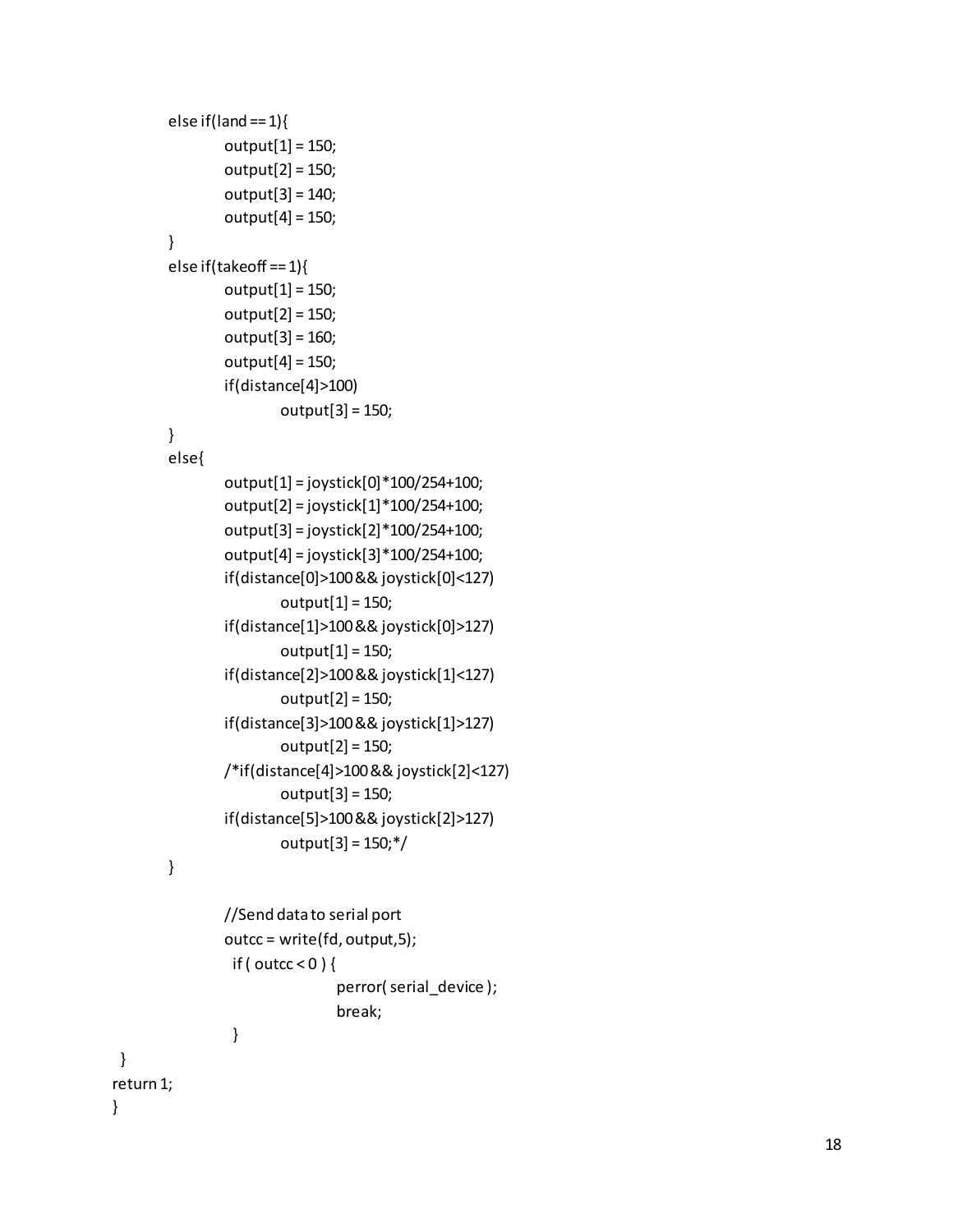#### Serial.h

#include <termios.h> #include <sys/types.h> #include <sys/stat.h> #include <fcntl.h> #include <stdio.h> #include <stdlib.h> #include <string.h>

int serial init();

#### Serial<sub>c</sub>

 $1/$ \* program to echo characters from stdin to the serial port \*

#include <termios.h> #include <sys/types.h> #include <sys/stat.h> #include <fcntl.h> #include <stdio.h> #include <stdlib.h> #include <string.h>

volatile int echo\_serial\_go;

```
/* Echo characters to the serial port from stdin, until an error occurs,
  or until some other thread sets echo_serial_go to zero. */
int
serial_init( ) {
char *serial_device = "/dev/ttyS2";
speed_t baud_rate = B9600; 
 int fd; /* file descriptor for serial I/O */
  struct termios prev_tio;
  struct termios tio; /* port i/o settings */
```

```
fd = open( serial_device, \frac{1}{2} open serial device (duh...) \frac{1}{2} O_RDWR | O_NOCTTY); /* read/write/serial not controlling terminal*/
if (fd < 0) { perror( serial_device); return(-1); }
 tcgetattr( fd, &prev_tio); /* preserve the current port settings */
```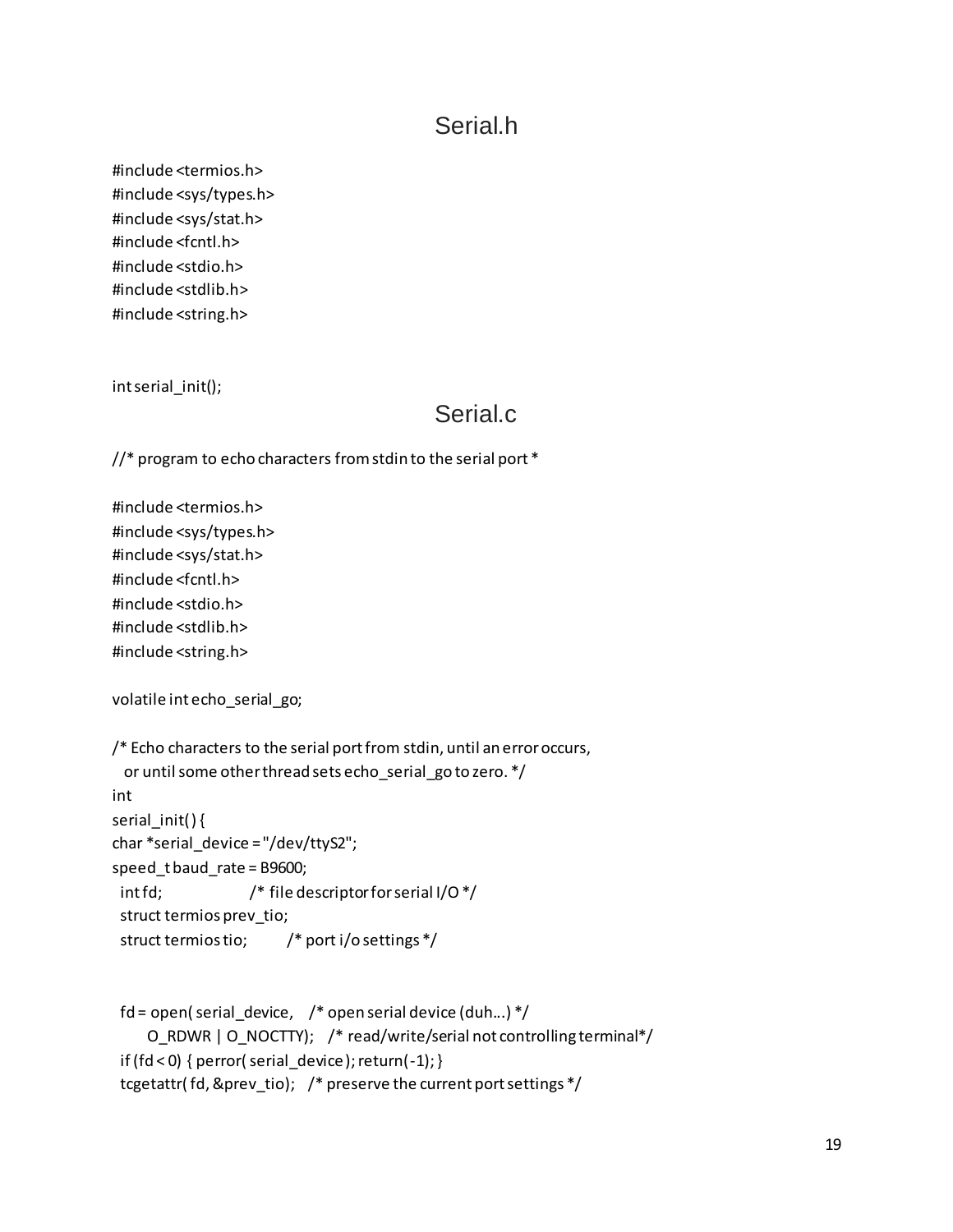```
 /* set up port for reading or writing */
  memset( &tio, '\0', sizeof( struct termios ) );
  tio.c_iflag = IGNPAR; /* input mode: ignore framing/parity errors */
 tio.c_oflag = 0; \frac{\pi}{6} /* output mode */
 tio.c_cflag = \frac{\text{#}}{\text{#}} /* control mode: */
     baud_rate /* must use predefined codes (see termios) */
     | CS8 /* 8 bits per character */
                  /* no parity (PARENB enables parity) */
     | CSTOPB /* one stop bit (CSTOPB sets two) */
     | CREAD /* enable receiver */
     | CLOCAL /* ignore modem control lines */
     | CRTSCTS ); /* use flow control lines */
 tio.c Iflag = 0; /* local mode */
                 /* adjust behavior for read/write functions */
 tio.c_cc[VTIME] = 1; /* never timeout; if non-zero, timeout occurs*/
                /* if no character after c cc[VTIME] * 0.1s */tio.c cc[VMIN] = 0; /* a minimum of 8 char's retrieved each read */ tcflush( fd, TCIFLUSH); /* flush input buffer */
  tcsetattr( fd, TCSANOW, &tio);/* install new port settings (immediately) */
return fd;
}
```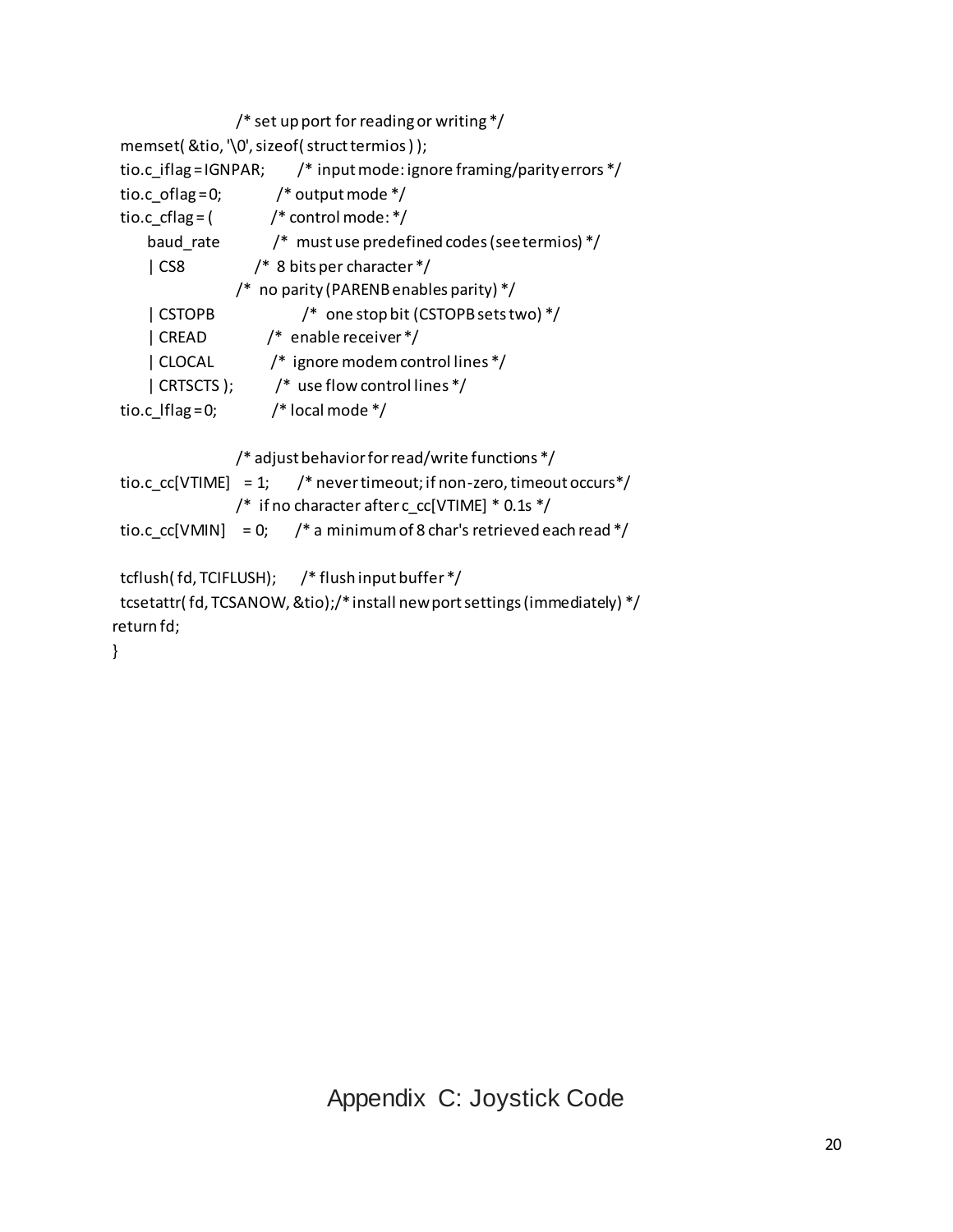//\* Example illustrating Joystick access in Windows \*

#include <limits.h>

// We need winmm.h but it needs some more of windows.h

// Add to the linked libraries list: winmm.lib/ $*$  code for example client program that uses UDP  $**/$ 

#ifndef unix #include <winsock2.h> /\* also include Ws2\_32.lib library in linking options \*/ #else #define closesocket close #define SOCKET int #include <sys/types.h> #include <sys/socket.h> #include <netinet/in.h> #include <arpa/inet.h> #include <netdb.h> #include <unistd.h> /\* also include xnet library for linking; on command line add: -lxnet \*/ #endif #include <stdio.h> #include <string.h> #define PORT 1200 /\* default protocol port number \*/ char  $localhost[] = "136.176.16.17";$  /\* default host name  $*$ / /\*------------------------------------------------------------------------ \* Program: client \* \* Purpose: allocate a socket, connect to a server, and print all output \* \*------------------------------------------------------------------------ \*/ int main() { struct hostent \*ptrh; /\* pointer to a host table entry \*/

```
 struct protoent *ptrp; /* pointer to a protocol table entry */
struct sockaddr_in sad; /* structure to hold an IP address */
int alen; /* length of address */
 SOCKET sd; /* socket descriptor - integer */
```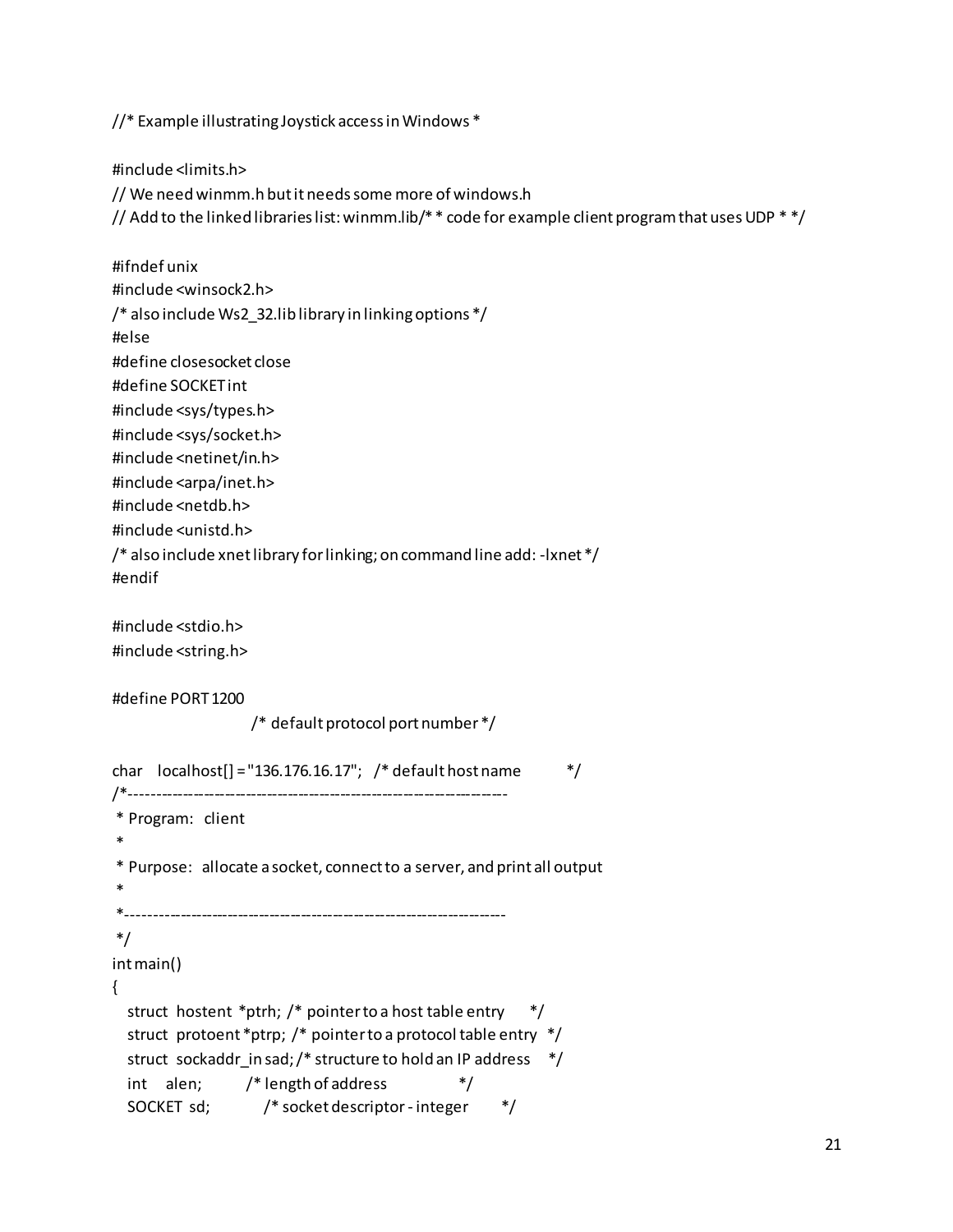```
char host[256]; /* pointer to host name \frac{*}{ }
```

```
#ifdef WIN32
```

```
 WSADATA wsaData;
 if(WSAStartup(0x0101, &wsaData)!=0)
 {
   fprintf(stderr, "Windows Socket Init failed: %d\n", GetLastError());
   exit(1);
 }
```

```
#endif
```

```
 memset((char *)&sad,0,sizeof(sad));/* clear sockaddr structure */
sad.sin_family = AF_INET; /* set family to Internet */
```

```
 strcpy(host,localhost); // host=localhost
```

```
 /* Convert host name to equivalent IP address and copy to sad. */
 ptrh = gethostbyname(host);
if ( ((char *)ptrh) == NULL ) {
   fprintf(stderr, "invalid host: %s\n", host);
   exit(1);
 }
 memcpy(&sad.sin_addr, ptrh->h_addr, ptrh->h_length);
 sad.sin_port = htons((u_short)PORT); /* use default port number */
 alen = sizeof(sad);
```

```
 /* Map TCP transport protocol name to protocol number. */
 ptrp = getprotobyname("udp");
if ( ptrp == 0 {
   fprintf(stderr, "cannot map \"udp\" to protocol number\n");
   exit(1);
 }
```

```
 /* Create a socket. */
 sd = socket(PF_INET, SOCK_DGRAM, ptrp->p_proto);
if (sd < 0) {
   fprintf(stderr, "soclet creation failed\n");
   exit(1);
 }
```

```
 short keeprunning = 1;
```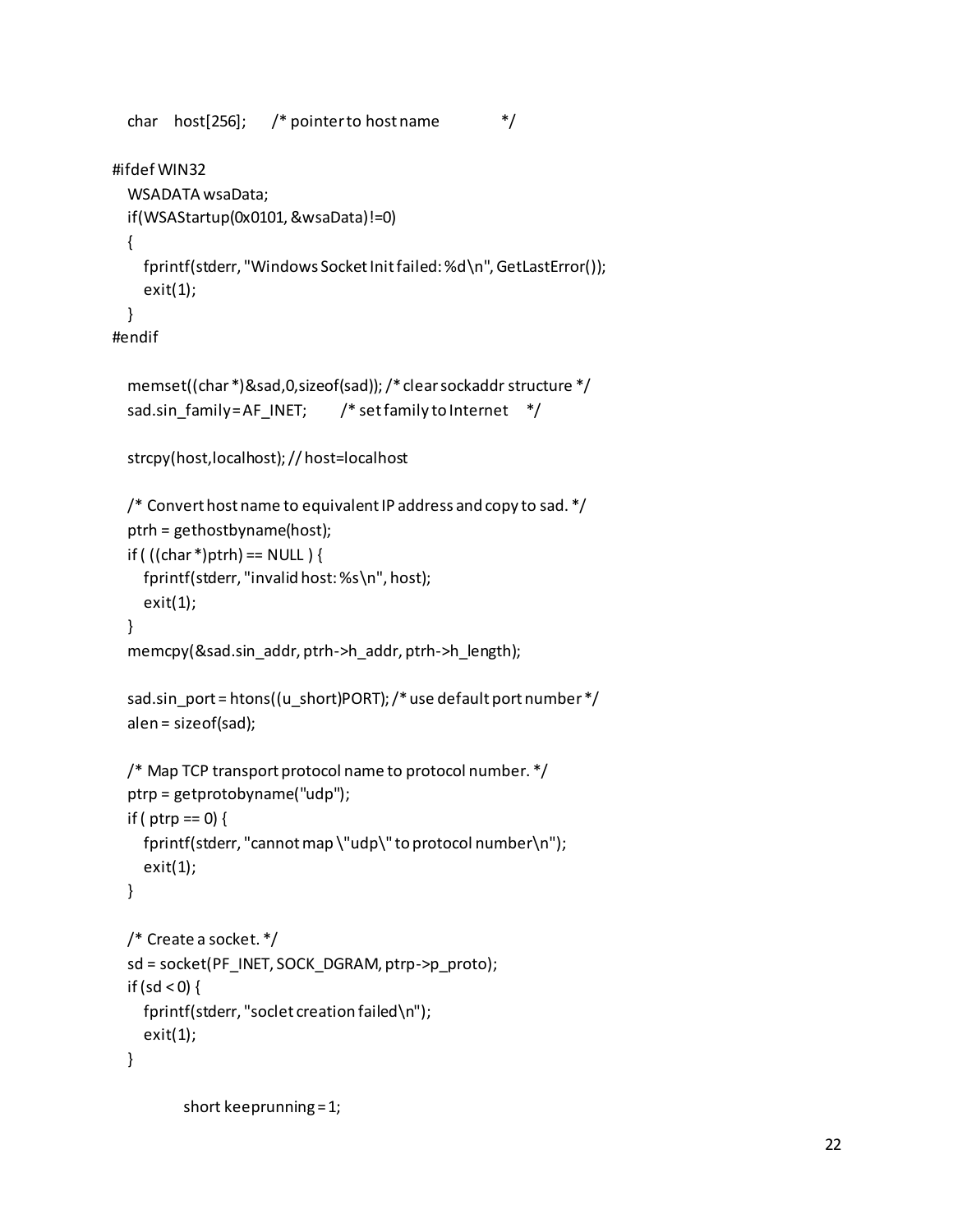```
while (keeprunning)
   {
               int n; /* number of characters received */
               int m; /* number of characters sent back */
               char buf[1000]; /* buffer for data from the server */ JOYCAPS jc; // to keep features of the joystick
     JOYINFOEX lastJoyState; // to keep joystick state
     if (joyGetNumDevs()==0)
     {
       fprintf(stderr, "Please connect a joystick\n");
       Sleep(5000);
       continue;
     }
     if (joyGetDevCaps(JOYSTICKID1, &jc, sizeof(jc))!=JOYERR_NOERROR)
     {
       fprintf(stderr, "Please connect a compatible joystick\n");
       Sleep(1000);
       continue;
     }
     lastJoyState.dwSize=sizeof(lastJoyState);
     lastJoyState.dwFlags=JOY_RETURNALL | JOY_RETURNPOVCTS | JOY_RETURNCENTERED | 
JOY_USEDEADZONE;
```

```
 const unsigned int naxes = jc.wNumAxes;
 const unsigned int nbuts = jc.wNumButtons;
 const int MID_VALUE =(int)(USHRT_MAX/2);
```
 $int cur_b = 0;$  $int cur_x = 0;$ int cur\_y =  $0$ ; int cur\_z =  $0$ ; int cur $r = 0$ ; int cur  $u = 0$ ; int cur\_v =  $0$ ;  $int cur_h = 0;$ 

int old  $b = 0$ ;

{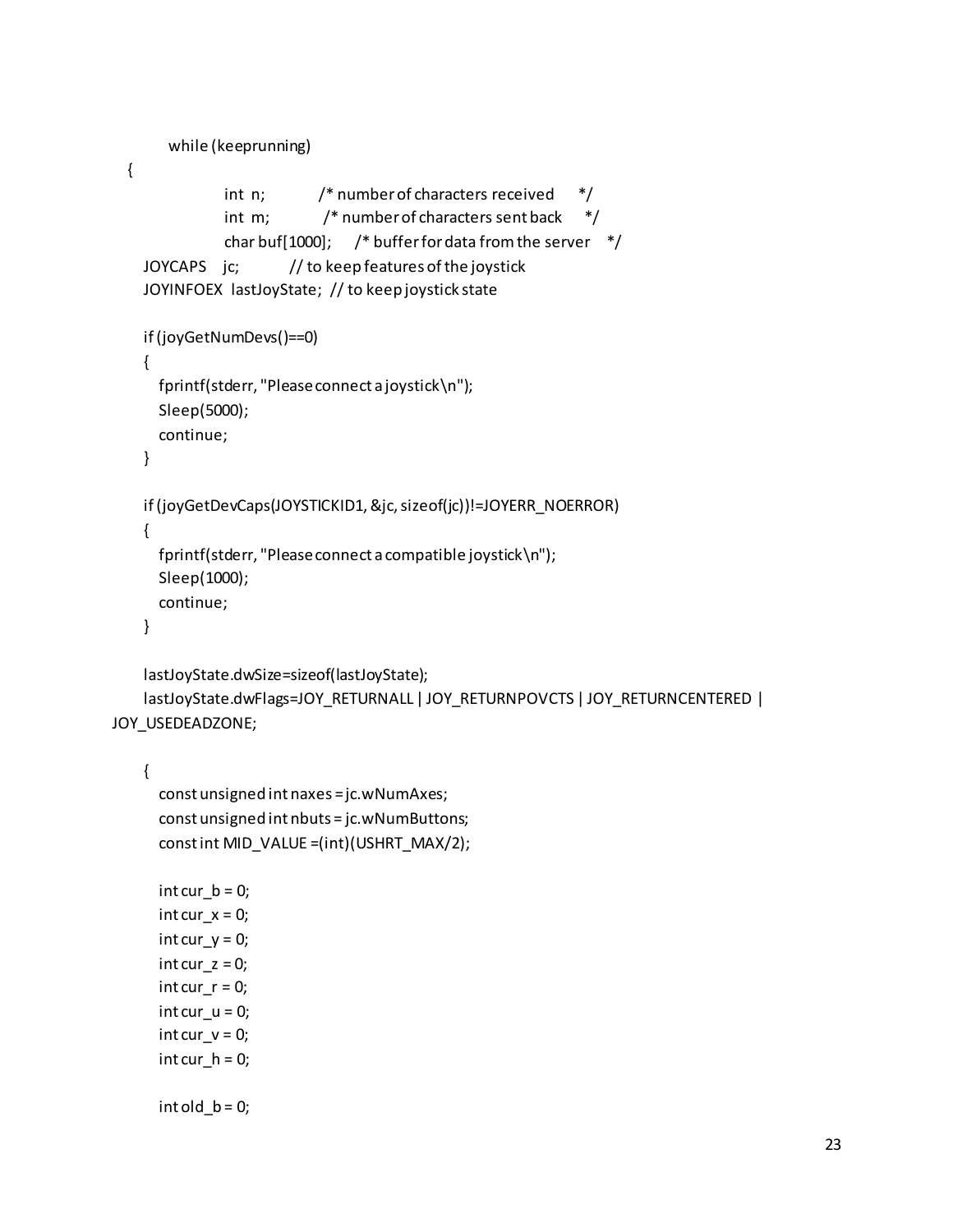```
int old x = 0;
int old_y = 0;int old_z = 0;int old_r = 0;
int old_u = 0;int old_v = 0;
int old h = 0;
int cnt = 0;
 while(keeprunning)
 {
                         Sleep(200);
   if (joyGetPosEx(JOYSTICKID1, &lastJoyState) != JOYERR_NOERROR)
   {
     fprintf(stderr, "Please reconnect the joystick\n");
     Sleep(1000);
     break; // exit to the outer loop and check for a new joystick connection
   }
  old b = cur b;
  old_x = cur_x;old_y = cur_y;old_z = cur_z;old_r = cur_r;old_u = cur_u;old_v = cur_v;old_h = cur_h; cur_b = lastJoyState.dwButtons;
   cur_x = (int)(lastJoyState.dwXpos)-MID_VALUE;
   cur_y = (int)(lastJoyState.dwYpos)-MID_VALUE;
   cur_z = (int)(lastJoyState.dwZpos)-MID_VALUE;
   cur_r = (int)(lastJoyState.dwRpos)-MID_VALUE;
   cur_u = (int)(lastJoyState.dwUpos)-MID_VALUE;
   cur_v = (int)(lastJoyState.dwVpos)-MID_VALUE;
   cur_h = lastJoyState.dwPOV;
```
cnt++; // to force display/send every so many samples even if no change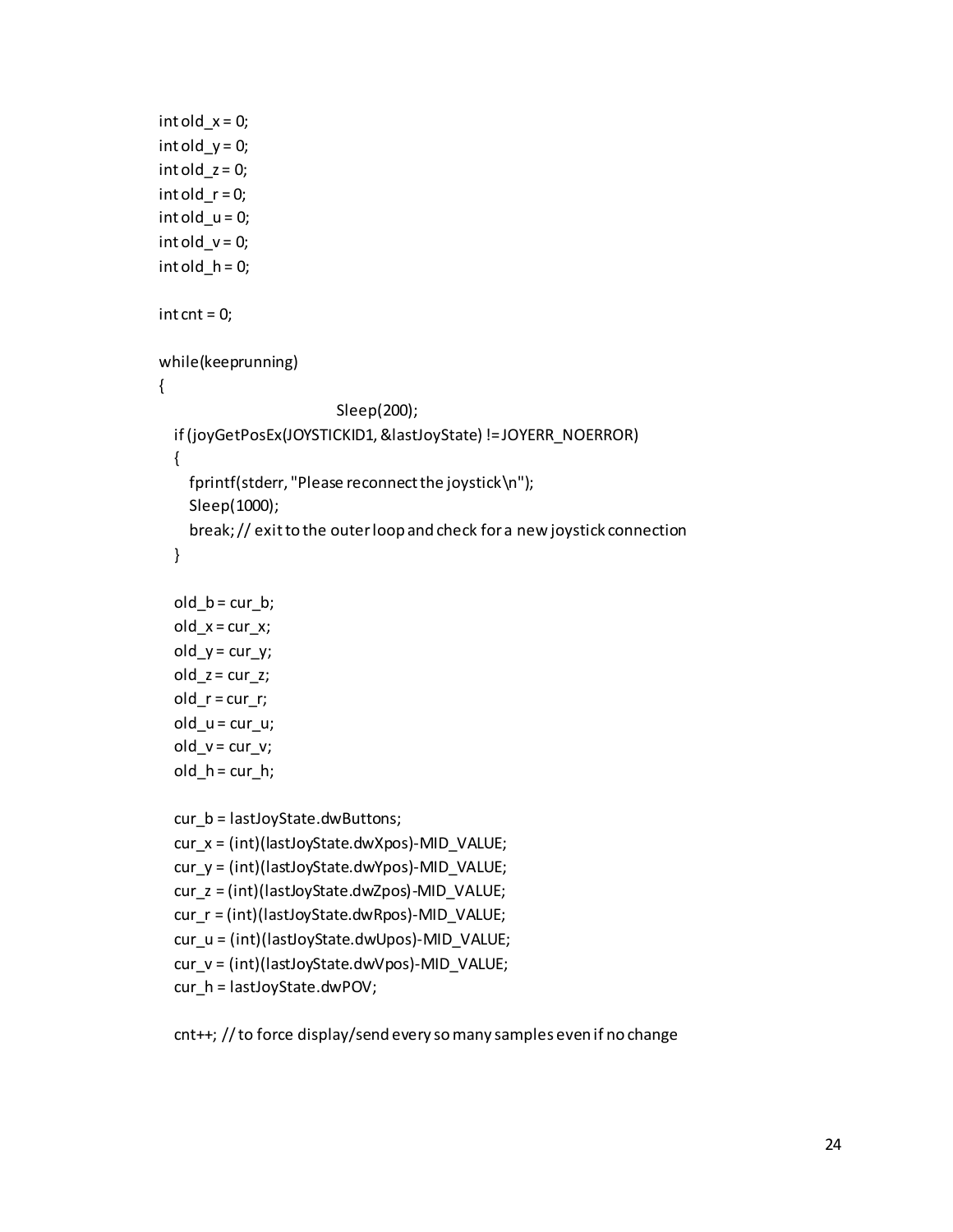//if

(cnt>45||cur\_b!=old\_b||cur\_x!=old\_x||cur\_y!=old\_y||cur\_z!=old\_z||cur\_r!=old\_r||cur\_u!=old\_u||cu r\_v!=old\_v)

{

```
 fprintf(stdout, "B: ");
```
fprintf(stdout, "%1d", !!(cur\_b&0x200)); // or check if ==0 or !=0 inside an IF statement...

```
 fprintf(stdout, "%1d", !!(cur_b&0x100));
```
fprintf(stdout, "%1d", !!(cur\_b&0x080));

fprintf(stdout, "%1d", !!(cur\_b&0x040));

 fprintf(stdout, "%1d", !!(cur\_b&0x020)); fprintf(stdout, "%1d", !!(cur\_b&0x010));

fprintf(stdout, "%1d", !!(cur\_b&0x008));

fprintf(stdout, "%1d", !!(cur\_b&0x004));

fprintf(stdout, "%1d", !!(cur\_b&0x002));

fprintf(stdout, "%1d", !!(cur\_b&0x001));

if (naxes>0) fprintf(stdout, " X: %7d", cur\_x);

if (naxes>1) fprintf(stdout, " Y: %7d", cur\_y);

 if (naxes>2) fprintf(stdout, " Z: %7d", cur\_z); if (naxes>3) fprintf(stdout, " R: %7d", cur\_r);

if (naxes>4) fprintf(stdout, " U: %7d", cur\_u);

if (naxes>5) fprintf(stdout, " V: %7d", cur\_v);

if (naxes>6) fprintf(stdout, " more skipped");

```
if (cur_h<=36000) fprintf(stdout, " POW: %7d", cur_h);
```

```
 fprintf(stdout, "\n");
```
cnt=0;

```
/* Send data to socket in order to request reply. */
buf[0] = (cur_x+32767)>>8;
buf[1] = (cur_y+32767)>>8;
buf[2] = (cur_z+32767)>>8;;
buf[3] = (cur_r+32767)>>8;;
buf[4] = cur b;
m = 5; \frac{1}{2} send 5 bytes \frac{k}{2}n = sendto(sd,buf,m,0,(struct sockaddr*)&sad,alen);
if(n<0){
        fprintf(stderr,"Error in sending");
}
else
{
        /* Read data from socket and write to user's screen.
```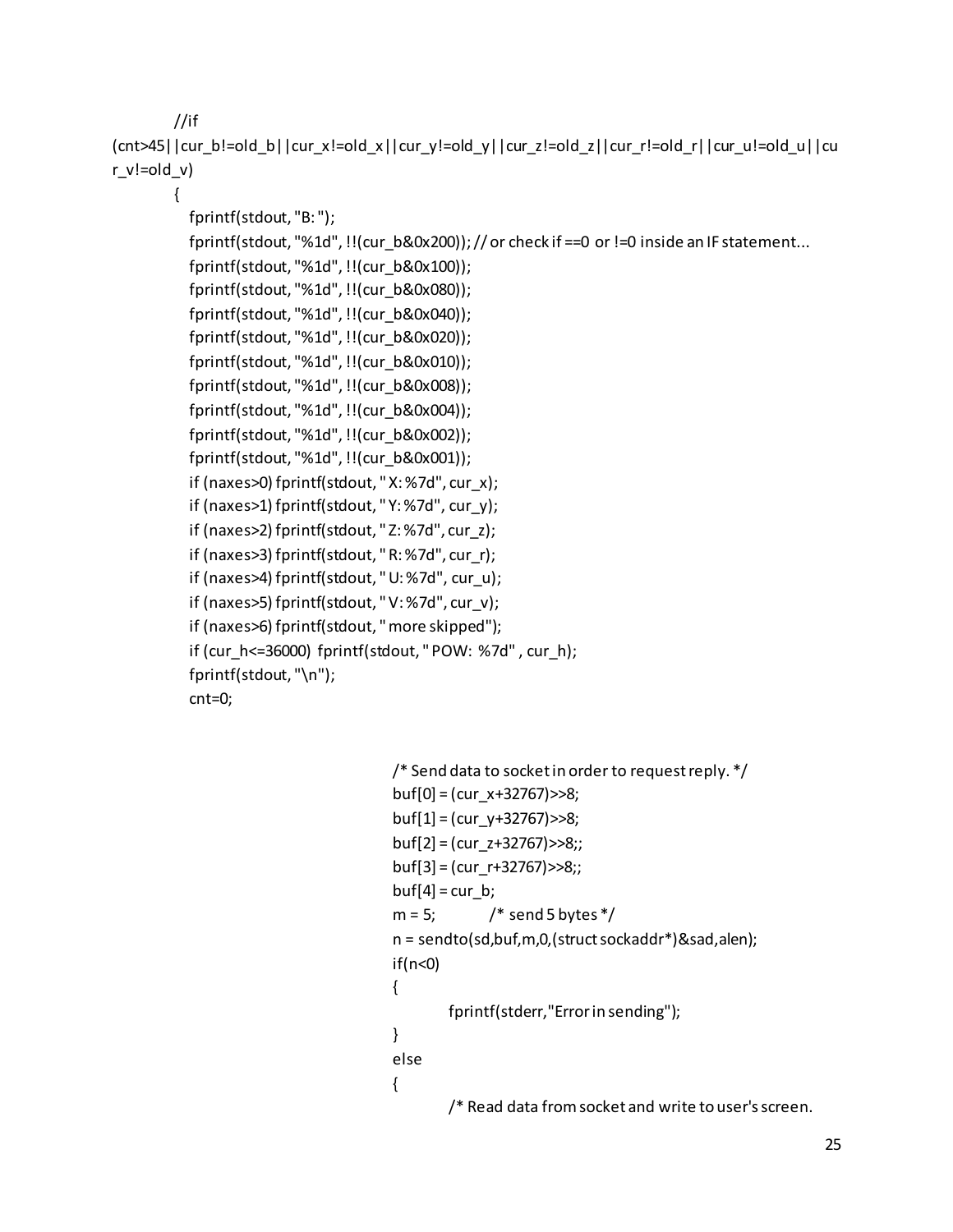```
//n = recvfrom(sd,buf,sizeof(buf),0,(struct 
sockaddr*)&sad,&alen);
                                               if (n > 0) {
                                                       buf[n]='\0'; \prime* just in case place the
termination at the end of the string*/
                                               // printf("%s", buf);
                                               //}
                                       }
         }
         if (cur_b==15)
         {
           fprintf(stdout, "End program button sequence initiated\n");
           keeprunning=0;
         }
       }
     }
   }
  /* Close the socket. */
   closesocket(sd);
#ifdef WIN32
   WSACleanup(); /* release use of winsock.dll */
#endif
  /* Terminate the client program gracefully. */
   return(0);
}
```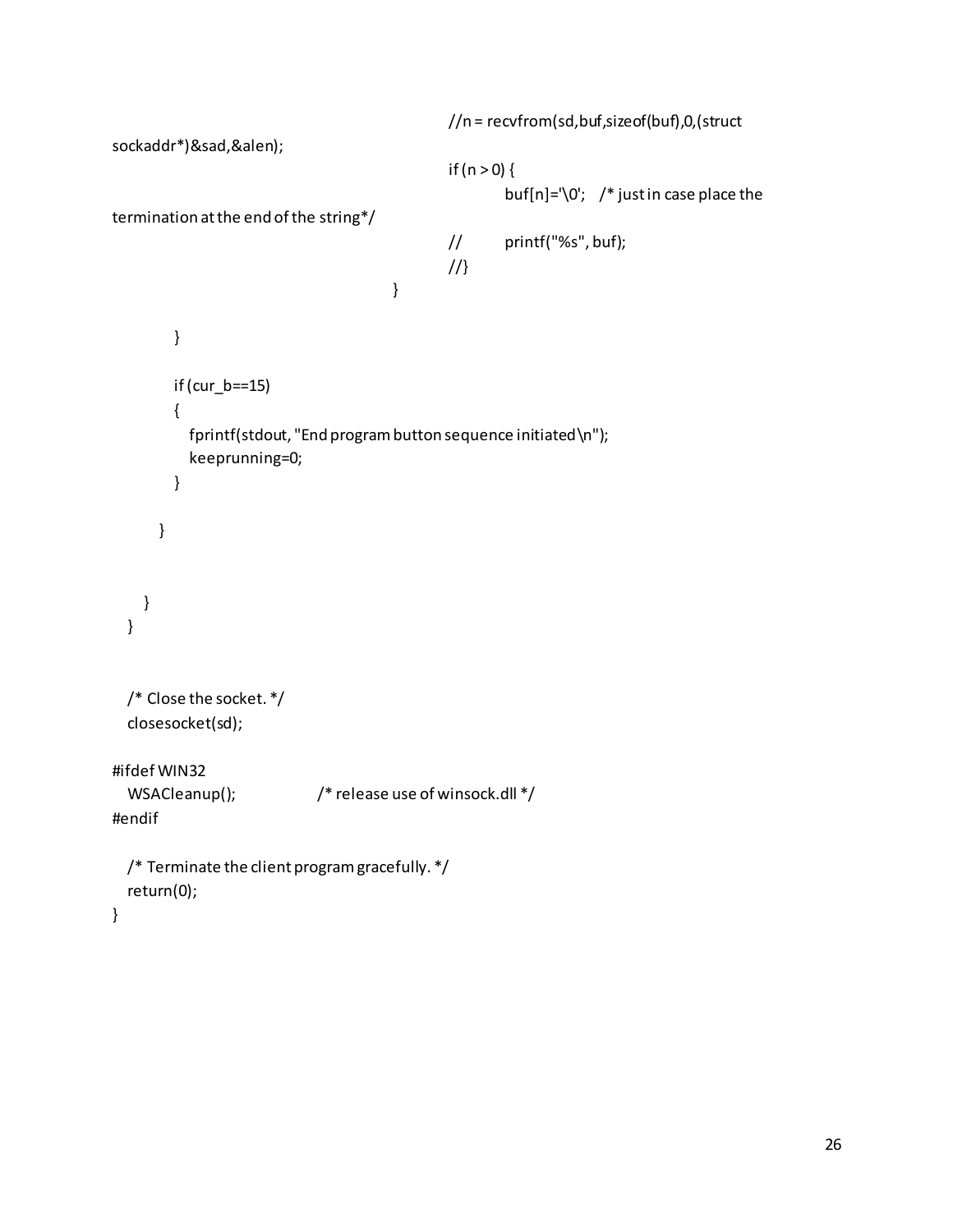#### Appendix D: Atmega 168 Code

#### Main.c

```
/*
* Quadrocopter.c
*
* Created: 10/11/2012 8:17:23 AM
* Author: ebackman
*/ 
#include <avr/io.h>
#include <avr/interrupt.h>
#include "Serial.h"
char message_count;
uint16 t ReadADC(uint8 t channel)
{
       ADMUX |= channel; // Channel selection
       ADCSRA |= BV(ADSC); // Start conversion
       while(!bit_is_set(ADCSRA,ADIF)); // Loop until conversion is complete
       ADCSRA |=\text{BV}(\text{ADIF}); // Clear ADIF by writing a 1 (this sets the value to 0)
       return(ADC);
}
void adc_init()
{
       ADCSRA = 0b01000111; //Enable ADC and set 128 prescale
}
int count = 0;int PWM[4];
int PWMTemp[4];
void MyCharReceivedFN (char c)
{
       // This function is called from within an interrupt
       // It must execute quickly - no loops or delays
       if(c == '/n')message_count = 0;
       }
```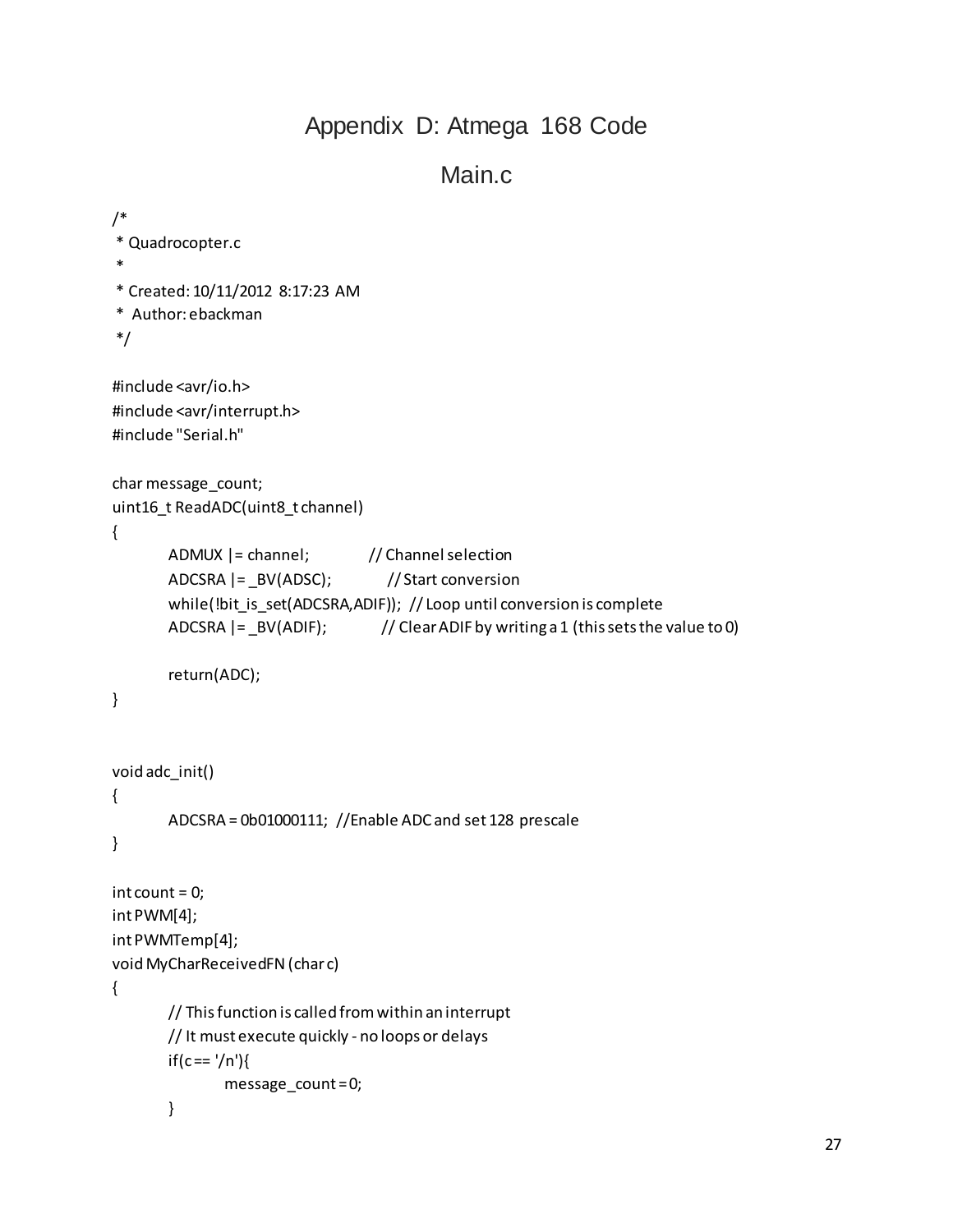```
if(message_count < 4)
       PWMTemp[message_count] = c;
message_count++;
```
}

```
ISR(TIMER0_OVF_vect){
       count ++;
       if(count >= 1250){
               for(int i = 0; i < 4; i++)PWM[i] = PWMtemp[i];
               count = 0;PORTB = 0x0F;}
       if(count == PWM[0]){
               PORTB &= 0xF7;
       }
       if(count == PWM[1]){
               PORTB &= 0xFA;
       }
       if(count == PWM[2]){
               PORTB &= 0xFC;
       }
       if(count == PWM[3]){
               PORTB &= 0xFE;
       }
}
int main(void)
{
       for(int i = 0; i < 4; i++)PWM[i] = 0;char data[6];
       char channel = 0;
       adc_init();
       uart1_initialize(uart_bps_9600, MyCharReceivedFN);
       DDRB = 0b11111111; //DDRA for 128
       DDRD = 0b00001100; 
       TCCR0A |= 0; //Normal Mode
       TCCR0B = _BV(CS00); //No Prescaling
```
//TCCR0 = 0x01; //for ATMEGA128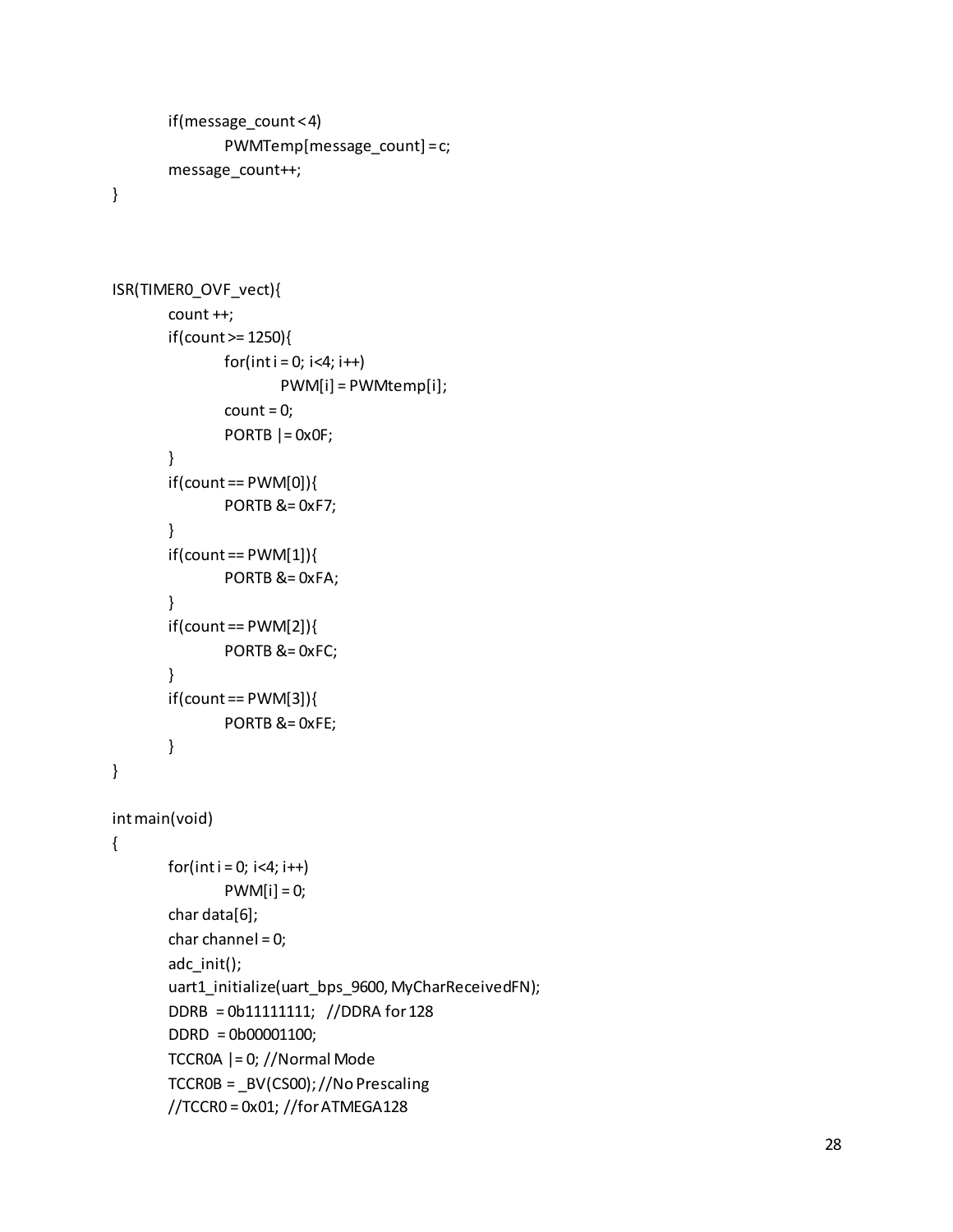```
TIMSK0 = 0x01; //Enable timer overflow interrupt
       \frac{1}{200} OCROA = (unsigned char)(200);
       //sei(); //Global interrupt enable
   while(1)
   {
               //data[channel] = ReadADC(channel);
               //channel += channel;
               //if( channel > 5){
               // channel = 0;
                       //uart1_putc(data[0]);
               //}
               uart1_putc(0x55); 
     //TODO:: Please write your application code 
  }
}
```
#### Serial.c

```
//* USART1 interrupt-based library - implementation file *
```
#include "Serial.h" #include <avr/io.h> #include <avr/interrupt.h>

```
#define xtal 20000000L
```

```
static void (*UART1_RX_ISR_function)(char) = 0;
```

```
void uart1_initialize( uint16_t baud, void (*handle_rx)(char) )
{
   uint32_t temp = xtal/16/baud-1;
   UBRR0H = (temp >> 8) & 0x0F;
  UBRROL = temp & OxFF;
```

```
UART1_RX_ISR_function = handle_rx;
```

```
 // Set frame format: 8data, 2stop bit
 UCSR0C = /*(1<<USBS0)|*/(3<<UCSZ00);
```

```
 UCSR0B = (1<<RXEN0)|(1<<TXEN0) |(1<<RXCIE0);
            // ^^^^^^^^^^^^ data received interrupt enabled (when global interrupts are enabled)
```

```
}
```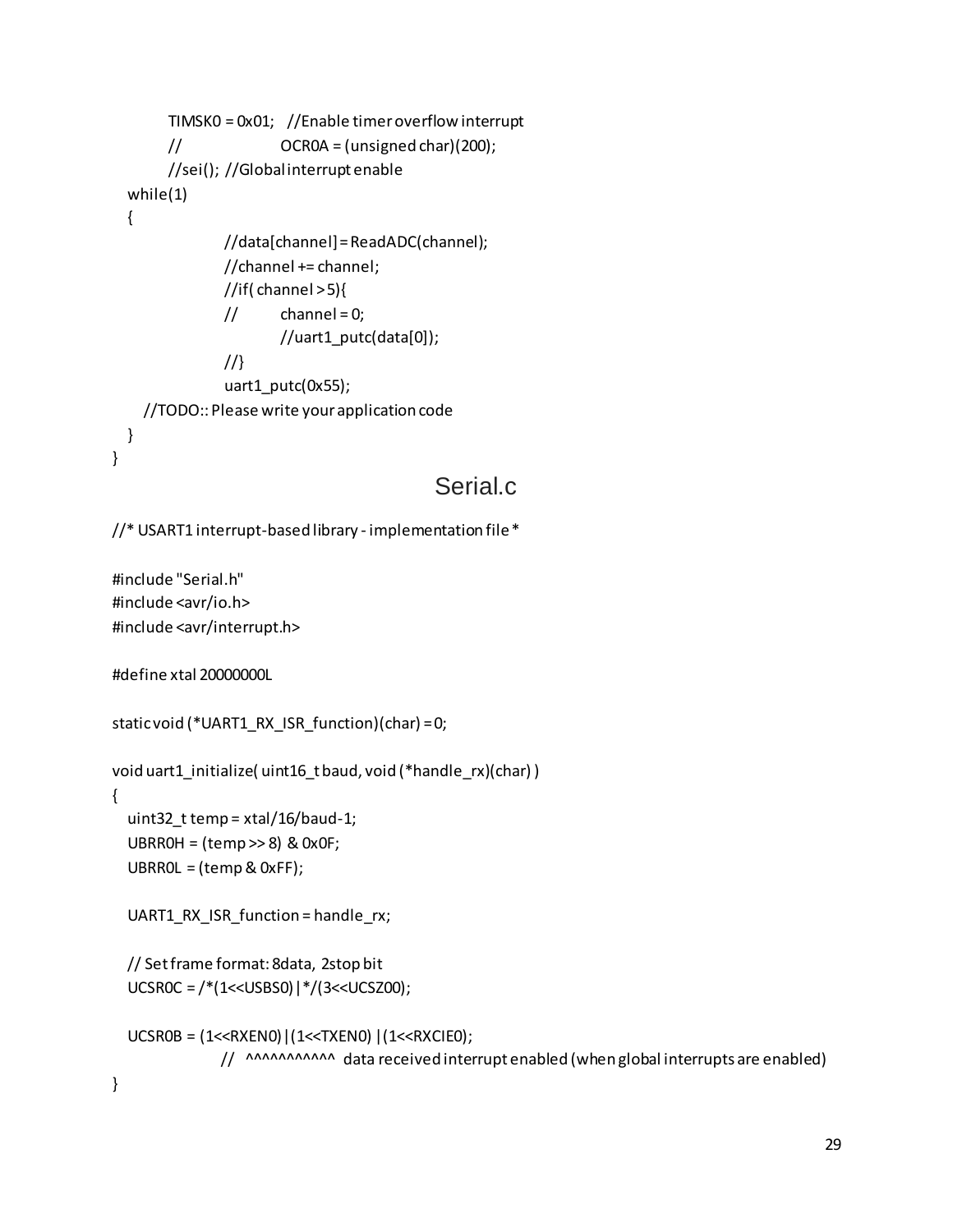```
void uart1_shutdown ()
{
  UCSROB = 0;}
uint8_t uart1_ready_TX ()
{
   return ( 0 != (UCSR0A & 1<<UDRE0) );
}
void uart1 putc (char c)
{
  while(0 ==(UCSROA & 1<<UDRE0));
  UDRO = c;}
void uart1_puts (const char* const s)
{
  for ( const char* p = s; *p!='\0'; ++p )
   uart1_putc(*p);
}
ISR(USART0_RX_vect)
{
  char value = UDR0; // read UART register into value
   UART1_RX_ISR_function(value); // call the _SHORT_ user defined function to handle it 
}
```
#### Serial.h

```
//* USART1 interrupt-based library - header file *
```

```
#ifndef BIOS_UART1_INT_H_
#define BIOS_UART1_INT_H_
#include <stdint.h>
```
void uart1\_initialize ( uint16\_t baud, void (\*handle\_rx)(char) ); void uart1\_shutdown ();